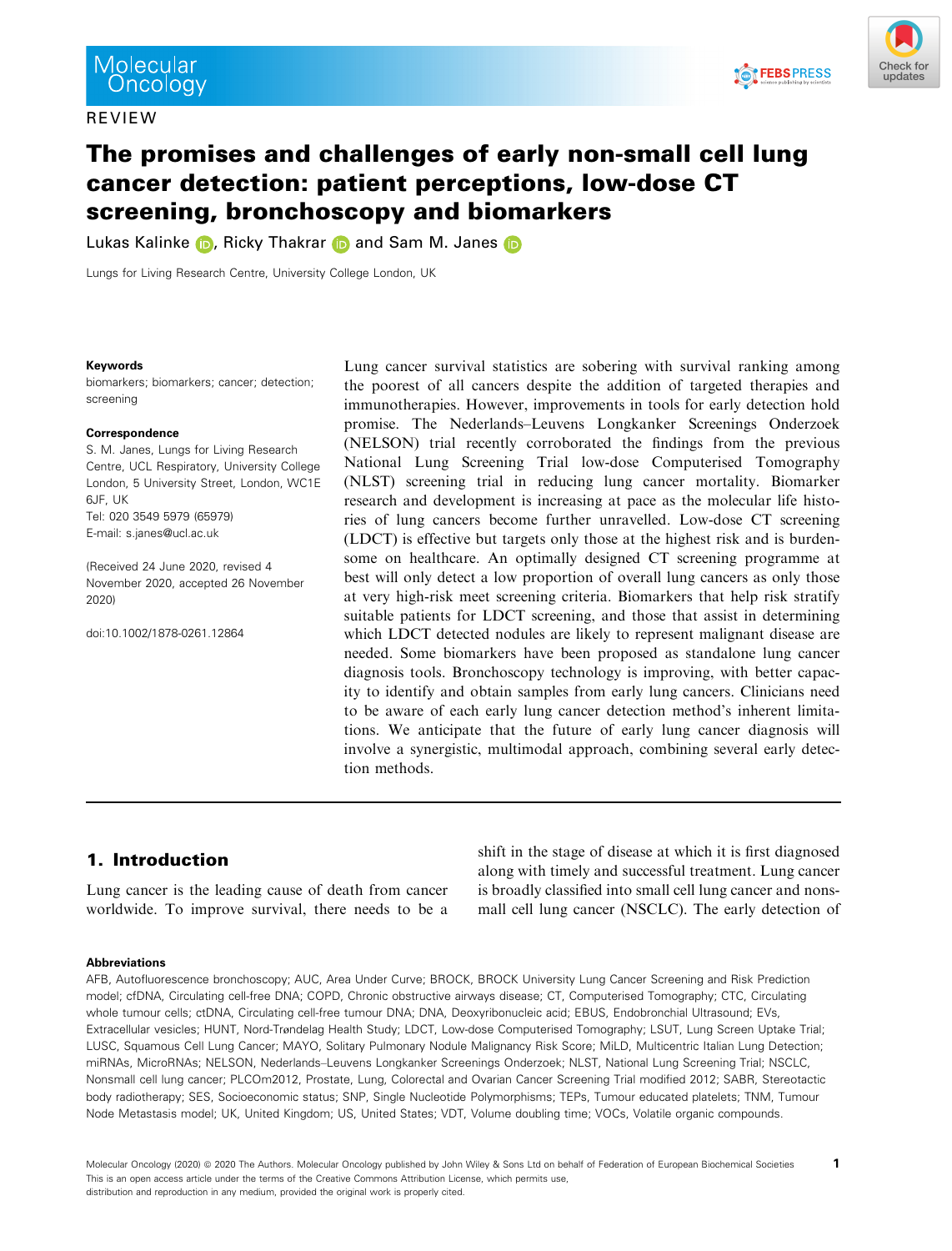NSCLC, which accounts for  $\sim 85\%$  of all lung cases [\[1](#page-12-0)], will be the focus of this review. NSCLC is further divided into its two main subtypes: adenocarcinoma, typically located in the lung peripheries, and squamous cell carcinoma typically found in the central airways. Ever-increasing molecular subtyping is now used giving more precise treatment strategies and better prediction of clinical trajectories.

Sadly, three quarters of patients with lung cancer are diagnosed at stage III or IV [[2](#page-12-0)], when disease has spread to lymph nodes or other organs and is incurable. Earlier detection at stages I and II means better survival as radical (potentially curative) treatment approaches can be employed; 92% of those patients diagnosed with stage IA1 disease (tumour < 1 cm and no involvement of main bronchi or nodal disease) survive 5 years or more, compared to just 10% for patients diagnosed with stage IV disease (cancer in both lungs, in the lungs' lining or spread to another organ) []. Importantly, even a small increase in tumour size from  $\leq 1$  cm (stage IA1) to  $> 2$  cm (stage IA3), reduces 5-year survival to 77%. As soon as local nodes become involved or the tumour is larger than 5 cm or it invades local structures (Stage IIB), 5-year survival drops to 53% (Fig. 1).

Five-year survival rates have historically been worse in the United Kingdom (UK) compared to comparator countries worldwide [\[4](#page-12-0)]. Causes of this discrepancy are thought to be a combination of wide geographical variation in access to curative surgical resection or radical radiotherapy [\[5](#page-13-0)], and late or delayed diagnosis, with delays occurring in presentation, primary care and secondary care. Patients in England are less likely to have their NSCLC diagnosed at stage I compared to those in the United States (US) (15% vs 24%), and this results in avoidable deaths  $[6]$  $[6]$ . This study concludes that in the UK there are 98 excess deaths per one thousand patients with histology-proven NSCLC.

Although details of specific treatments are outside of the remit of this review, early detection and diagnosis and definitive treatment are intimately related to lead time bias, especially when considering screening populations for lung cancer, a topic discussed shortly. There also needs to be equity in treatment access [\[7,8](#page-13-0)]. Lead time bias occurs when a diagnostic approach merely identifies the disease earlier and gives the impression that survival is prolonged when in fact the treatment has no effect on outcome [\[9\]](#page-13-0). Hence, the requirement for an effective treatment if one pursues



|                     |             |            | 24           | 60    |
|---------------------|-------------|------------|--------------|-------|
| 7 <sup>th</sup> Ed. | Events / N  | <b>MST</b> | <b>Month</b> | Month |
| ΙA                  | 1119 / 6303 | <b>NR</b>  | 93%          | 82%   |
| IB                  | 768 / 2492  | ΝR         | 85%          | 66%   |
| IIА                 | 424 / 1008  | 66.0       | <b>74%</b>   | 52%   |
| IIВ                 | 382 / 824   | 49.0       | 64%          | 47%   |
| <b>IIIA</b>         | 2139 / 3344 | 29.0       | 55%          | 36%   |
| IIIB                | 2101 / 2624 | 14.1       | 34%          | 19%   |
| IV                  | 664 / 882   | 8.8        | 17%          | 6%    |



|                 |             |            | 24           | 60    |
|-----------------|-------------|------------|--------------|-------|
| <b>Proposed</b> | Events / N  | <b>MST</b> | <b>Month</b> | Month |
| IA <sub>1</sub> | 68/781      | <b>NR</b>  | 97%          | 92%   |
| IA <sub>2</sub> | 505 / 3105  | <b>NR</b>  | 94%          | 83%   |
| IA <sub>3</sub> | 546 / 2417  | <b>NR</b>  | 90%          | 77%   |
| IB              | 560 / 1928  | <b>NR</b>  | 87%          | 68%   |
| <b>IIA</b>      | 215/585     | <b>NR</b>  | 79%          | 60%   |
| <b>IIB</b>      | 605 / 1453  | 66.0       | 72%          | 53%   |
| <b>IIIA</b>     | 2052 / 3200 | 29.3       | 55%          | 36%   |
| <b>IIIB</b>     | 1551 / 2140 | 19.0       | 44%          | 26%   |
| <b>IIIC</b>     | 831 / 986   | 12.6       | 24%          | 13%   |
| <b>IVA</b>      | 336 / 484   | 11.5       | 23%          | 10%   |
| <b>IVB</b>      | 328 / 398   | 6.0        | 10%          | 0%    |

Fig. 1. Overall survival by clinical stage according to the eighth edition of the TNM classification for Lung Cancer. Figure re-published with permission from authors.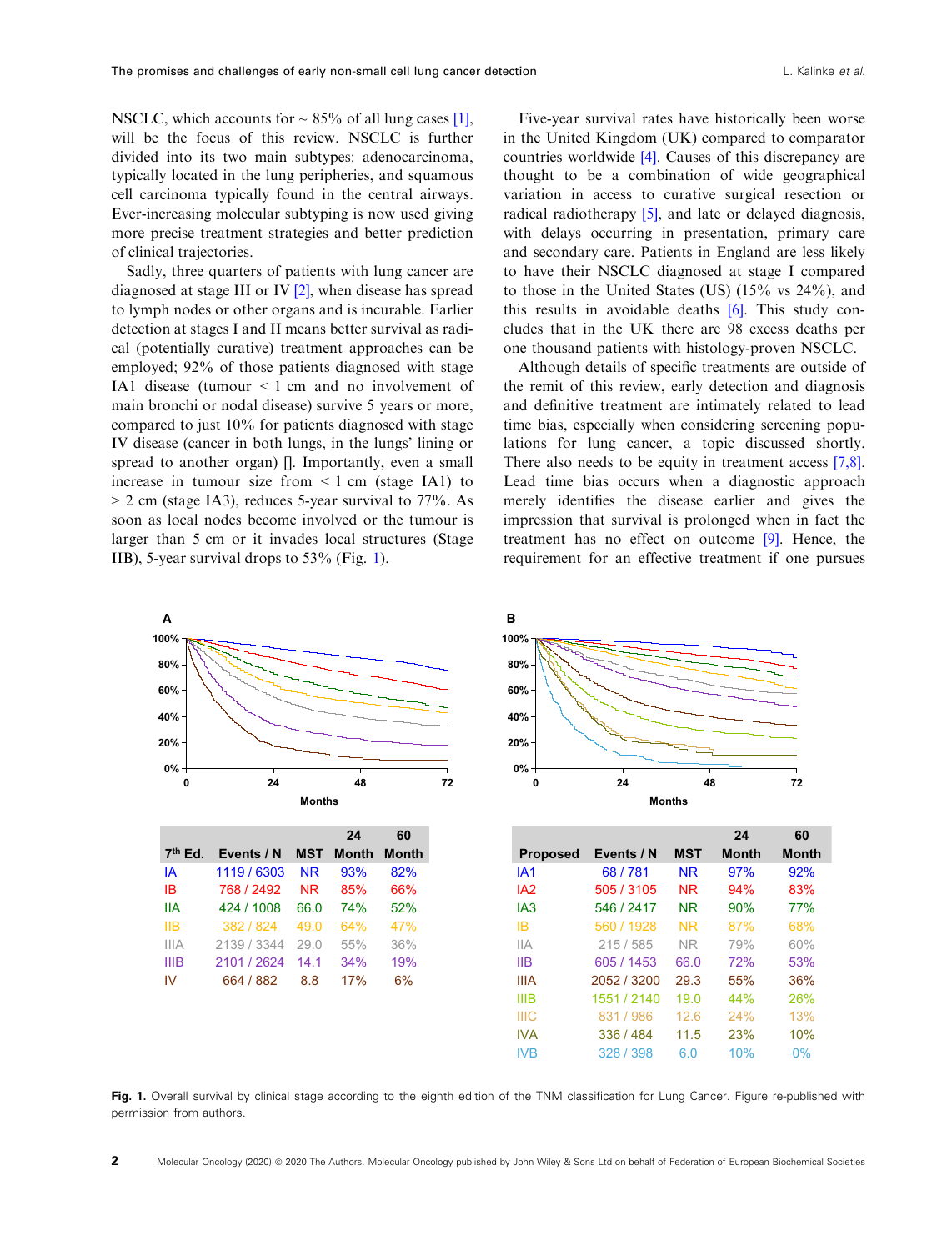earlier diagnosis. The median volume doubling time (VDT) of NSCLC is believed to be 121 days with 41% of lung cancers having a VDT of  $\leq 100$  days [\[10\]](#page-13-0), corroborating the need to act quickly Yang et al. sought to correlate the timing of lobectomy with survival outcome in just under 5000 patients who had stage IA squamous cell lung cancer (LUSC) between 2006 and 2011. They found that a delay of more than 37 days from time of diagnosis to surgery was associated with worse survival [[11](#page-13-0)]. The overall 5-year survival was 58%, the study using the older Tumour Node Metastasis (TNM) staging system without further subtyping of stage IA into IA1, IA2 and IA3.

The UK Lung Cancer Coalition '25 by 25' [\[12\]](#page-13-0) builds on the NHS's Long Term Plan to diagnose 75% of cancers at an early stage. The Coalition aim to improve lung cancer's 5-year survival rate to 25% by 2025 [[13](#page-13-0)]. The current UK 5-year survival (unspecified stage) has been modestly increasing and currently sits at 16% [\[14\]](#page-13-0), having previously been 9% in 2005 [[12](#page-13-0)]. The National Lung Cancer Audit has driven improvements by systemically reviewing nationwide data on lung cancer outcomes in the UK. The most recent data show there has been a 5.4% increase in the number of lung cancer operations and importantly less variation between trusts [\[15\]](#page-13-0). There has also been progress made in treatment; stereotactic body radiotherapy (SABR) is now used to treat patients unfit to undergo surgical management [[8,16,17\]](#page-13-0), and targeted therapies and immunotherapy are now available, but these are licensed only in advanced disease and offer modest benefits in the realm of months [[18,19](#page-13-0)]. They are also costly.

This review starts by describing strategies that have aimed to change patient behaviour towards lung cancer diagnosis, followed by a review of biomarkers proposed as standalone lung cancer early detection tools. The review then examines low-dose computerised tomography (CT) screening and the adjunct use of biomarkers. It finishes by exploring the early detection and treatment of central lung cancers.

### 2. What are the causes of late detection?

Many individuals with lung cancer have symptoms for several months before they seek medical help. One modifiable trait is the consulting behaviour of patients at risk of having lung cancer. A UK study found the mean delay between symptom onset and date of diagnosis was 12 months, a figure that persisted when accounting for patients with operable, early disease [\[20\]](#page-13-0). This was supported by a Swedish study [\[21\]](#page-13-0) and challenges the belief that lung cancer is asymptomatic until advanced. One Scottish study separated symptoms into participant-defined and health professionaldefined, the latter being based on a checklist of common symptoms [[22](#page-13-0)]. Here, the median time from participant-defined first symptoms to consultation with a healthcare professional was 21 days. However, most participants, even those having described themselves as having none, reported additional symptoms when probed by the clinician using the symptom checklist, suggesting that these symptoms had been ignored/ deemed not important. The median time from earliest reported checklist symptoms until consultation was 99 days. This nearly matches the aforementioned median VDT [[10](#page-13-0)]. The delay in presentation of patients' to a healthcare professional has been attributed to patients displaying 'medical nihilism', believing lung cancer to be incurable; fear; lack of interpretation that their symptoms are serious [\[23\]](#page-13-0) and stigma around smoking [[24](#page-13-0)]. It has been shown that current smokers are more likely to experience respiratory symptoms but less likely to consult about them [\[25\]](#page-13-0).

Behavioural intervention can promote earlier presentation to healthcare professionals amongst those at risk of lung cancer. The rewards are being reaped from an initiative that was started in 2011 in Leeds [[26](#page-13-0)]. Here, a two-pronged approach to introduce a stage shift through improving symptom awareness (to both patients and health care professionals) was rolled out. Firstly, a primary healthcare educational package was delivered highlighting what the local chest X-ray referral guidelines were. Secondly, a marketing communication campaign was developed with the tagline: 'Got a cough, get a check'. There was a subsequent 80% increase in chest X-ray referrals and importantly, an 8.8% increase in the proportion of patients diagnosed with stage I/II lung cancer.

### 3. Can molecular biomarkers be used as a standalone test for early lung cancer detection?

The advances in multi-omic technologies have informed us about the molecular biology underpinning lung carcinogenesis leading to an explosion in biomarker research. The vast intertumour heterogeneity that exists makes identifying a 'one size fits all' (maximally sensitive) biomarker to identify all lung cancer cases difficult. Rarer mutations may not be accounted for. The common mutations in lung cancer genes are also present in ex-smokers in histologically 'normal' tissue [[27](#page-13-0)], accumulate with age [[28](#page-13-0)] and in chronic lung conditions such as lung fibrosis [\[29\]](#page-13-0) and chronic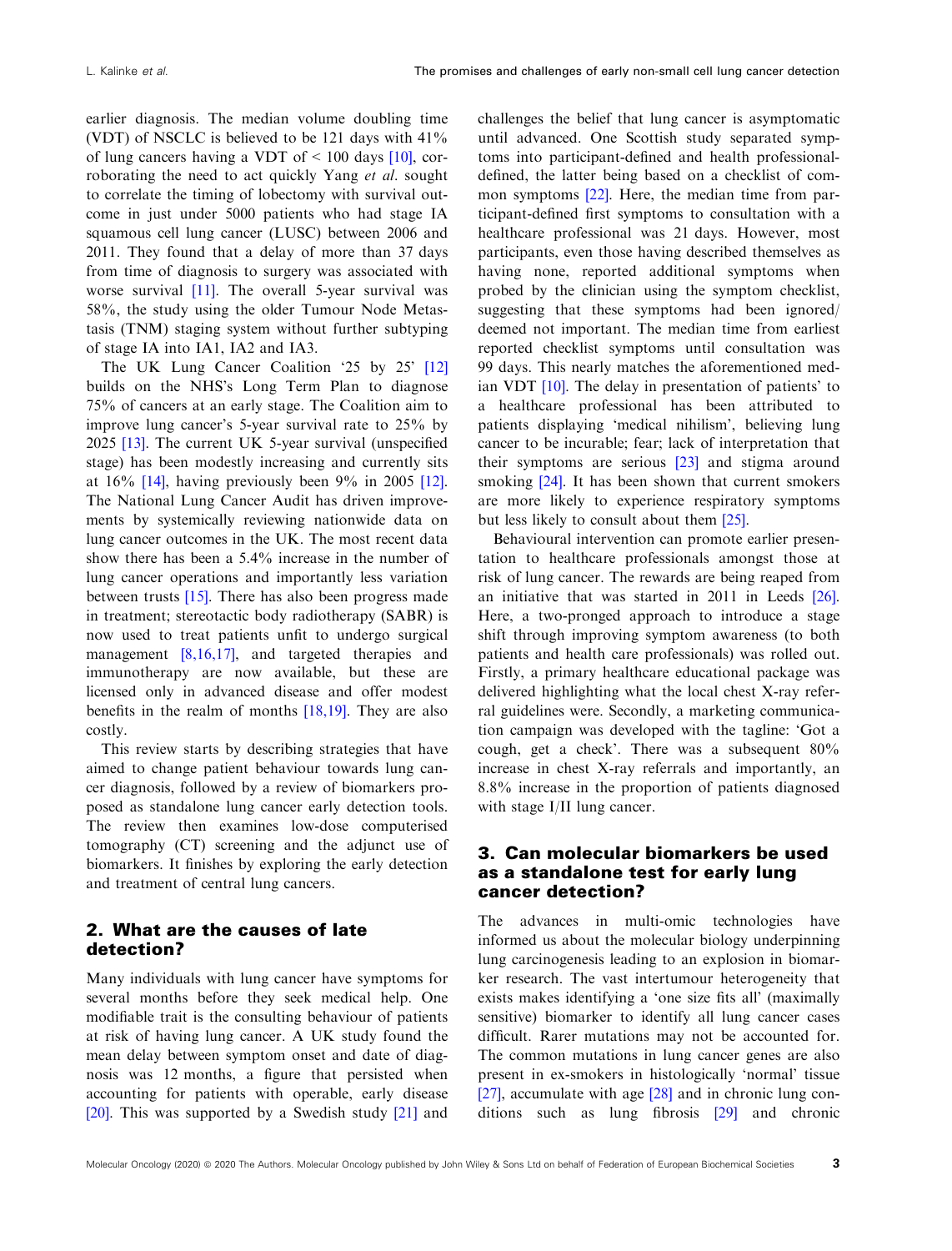

Fig. 2. Image depicting all tumour-derived components that can be detected in blood. Produced using BioRender.

obstructive pulmonary disease (COPD) [\[30\]](#page-14-0), limiting the specificity of many candidate biomarkers. Also, this elusive ideal biomarker should ideally be involved in early carcinogenesis to limit lead time bias.

There are many tumour-derived components that can be detected in blood: cancer-associated auto-antibodies, circulating cell-free tumour DNA (ctDNA), circulating cell-free tumour RNA – the most abundant type being microRNAs (miRNAs), circulating whole tumour cells (CTC), tumour educated platelets (TEPs) and exosomes. Figure 2 depicts these components.

#### 3.1. Cancer auto-antibodies

The EarlyCDT-Lung trial has shown promise in increasing the pretest probability of lung cancer in a high-risk population [\[31\]](#page-14-0). This study involved a blood test that measures auto-antibodies to the lung cancerassociated antigens p53, NY-ESO-1, CAGE, GBU4-5, Annexin 1 and SOX2. More recently, Hu-D was added to the panel. In contrast to detecting cancer-associated antigens as markers of tumour burden, detection of auto-antibodies may theoretically be better suited to screen for early disease, as there is an early amplification signal in auto-antibody levels produced during the immune sensing phase [[32](#page-14-0)]. Initial clinical validation of

the six-auto-antibody panel notably showed no significant differences in detection efficacy among the various stages of disease, demonstrating potential utility in early disease. Meta-analysis of four studies explored the diagnostic value of the 7-panel assay – shown to be superior to the 6-panel assay – and showed a pooled sensitivity of 47% (range 37–66%), specificity of 90% (range 84–91%) and area under curve (AUC) of 0.90 (range  $0.87$  and  $0.93$ ) but of note, the P value was 0.00 indicating heterogeneity between studies [[33](#page-14-0)]. A sensitivity of 47% suggests it is not a useful standalone lung cancer rule in test, but, as discussed later, this auto-antibody test may have utility when combined with other tests.

#### 3.2. Circulating cell-free tumour DNA

Detecting circulating ctDNA has been applied successfully for the monitoring of patients with existing tumours, in particular tracking drug-resistant EGFR mutations [\[34\]](#page-14-0). It has not been useful for early diagnosis of cancer because of both low sensitivities in detecting small tumours that only shed minute quantities of DNA into the blood but also due to a lack of knowledge of the primary tumour to guide mutational analysis. The ctDNA fraction (equivalent to mutant allele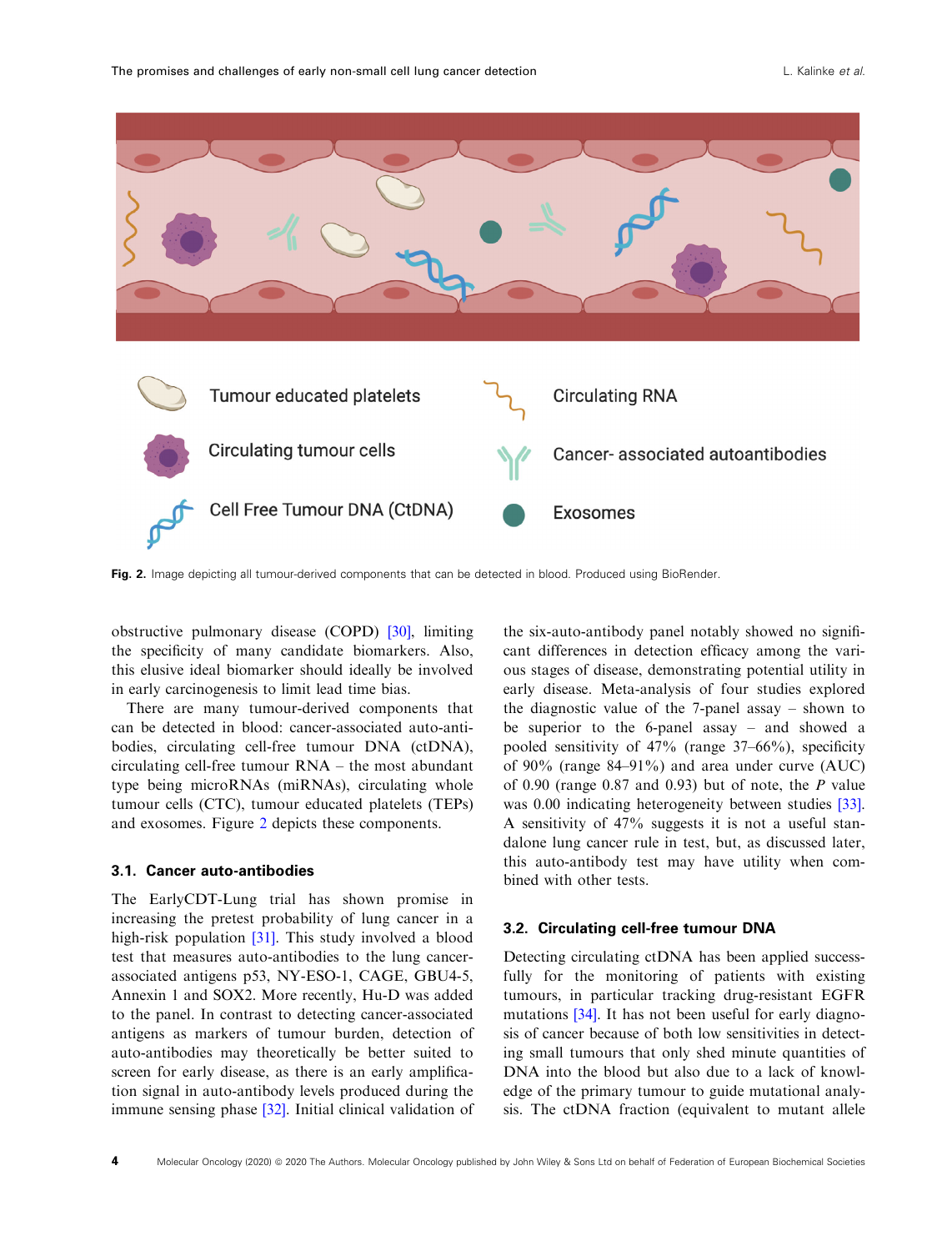fraction) in early disease is low, representing  $\sim 0.01-$ 1% of total circulating cell-free DNA (cfDNA) [\[35\]](#page-14-0). A 1 mL of blood sample contains an amount of DNA equivalent to the genomes of 2000 cells, so one can see the limits in detecting such mutant variants. Diamandis *et al.* [\[36\]](#page-14-0) have shown that when a tumour diameter drops below 10 mm, not a single mutant DNA copy is likely to be retrieved in 10 mL of plasma. Furthermore, a 1-mm tumour is likely to be associated with just one copy of ctDNA in the entire circulation. These calculations were built from work using circulating fetal DNA in the maternal circulation. Assuming the fetus is a 'foreign body' (used as a proxy for tumour presence) and the concentration of fetalderived DNA correlates with fetal weight; if the rate of diffusion of DNA into the circulation is equal between normal and malignant tissue, then a  $10$ -cm<sup>3</sup> tumour correlates to 0.1% of ctDNA in the circulation. These assumptions have some limitations. The rate of diffusion of ctDNA is unlikely to match that of normal tissue and different tumours are likely to shed DNA at different rates. This model does however serve to illustrate the limitations of ctDNA in early cancer detection and explains why it is currently clinically utilised in tracking resistance and relapse when tumours are larger and/or more aggressive.

Studies using library sequencing adaptors for genes selected at a population level have so far shown sensitivities of 50% for patients with stage I NSCLC [[37](#page-14-0)] and 59% for patients with stage I or II NSCLC [\[38\]](#page-14-0). This approach reduces the test's specificity as some of these mutated genes can also be present in noncancerous tissue. A recently published machine learning method was able to distinguish somatic clonal haematopoiesis mutations from tumour-derived mutations based on fragment size and mutational signature. The authors were able to detect ctDNA from 42% of patients with stage I lung cancer [\[39\]](#page-14-0). Another paper used cell-free DNA fragmentation length and position within the genome to diagnose cancer [\[40\]](#page-14-0). The team discovered that the fragments of tumour-derived ctDNA varied more in length compared to cfDNA, being typically shorter by about 3–6 bases. The sensitivity of another machine learning model based on fragmentation features for detecting lung cancer was 100% (of various lung cancer stages), and 73% when used in patients with stage I Iung cancer. These fragmentation models indicate that instead of seeking to detect single variants, akin to finding needles in haystacks, a more superficial approach such as analysing fragment size may be required for detection of early-stage disease.

Another approach is to analyse the methylome of ctDNA. Akin to analysing fragment length,

information can be derived from a nonspecific portion of genomic DNA regions rather than searching for individual mutations as there are global changes in DNA methylation during the initiation and progression of tumourigenesis [[41](#page-14-0)], that are also tissue- and cancer-type specific  $[42]$ . Chen *et al.*  $[43]$  $[43]$  $[43]$  recently showed that PanSeer, a noninvasive blood test detecting methylation aberrations in ctDNA, detects cancer in 95% (95% CI: 89–98) of asymptomatic individuals who were diagnosed up to 4 years after the test. Lung cancer patients were included in the dataset, but the specific sensitivities for lung cancer are not quoted.

The healthcare biotechnology company GRAIL Inc aim to produce a multicancer early detection test that identifies abnormally methylated ctDNA [[44](#page-14-0)]. GRAIL investigators showed that whole-genome bisulfite sequencing outperformed whole-genome and targeted sequencing approaches for multicancer detection across many cancer stages at high specificity [\[45\]](#page-14-0). The data on lung cancer specifically have not been published.

### 3.3. MicroRNAs

MicroRNAs are short noncoding, stable RNA sequences that regulate gene expression post-transcriptionally. Tumour-secreted miRNAs are detectable in the circulating blood [[46](#page-14-0)]. Studies evaluating miRNAs as an early detection tool are discrepant, potentially due to issues around sample sizes, processing techniques and lung cancer pathology. A meta-analysis of 28 studies showed a pooled sensitivity and specificity of miRNA as biomarkers of 0.75 and 0.79, respectively [[47](#page-14-0)]. Subgroup analyses show that miRNAs are more effective in detecting NSCLC in Caucasian populations compared to Asian populations; panels of miRNAs were superior to individual, as were blood-derived miRNAs compared to sputum-derived miRNAs. The largest study in this metaanalysis included only 320 subjects. Future studies will perhaps focus on specific histological subtypes of cancer as miRNAs vary and reflect lung cancer subtypes [[48](#page-14-0)].

### 3.4. Circulating tumour cells

Migration of tumour cells into the blood stream is an early event that occurs during carcinogenesis, resulting in CTCs. CTCs have been found to be present in as many as 80% of patients with stage I/II NSCLC [[49](#page-14-0)]. CTCs are, however, rare and both difficult and costly to isolate, so cementing a role for them in clinical practice appears challenging [[50](#page-14-0)]. A recently published multicentre, prospective cohort study sought to assess whether CTCs can be used as a standalone lung cancer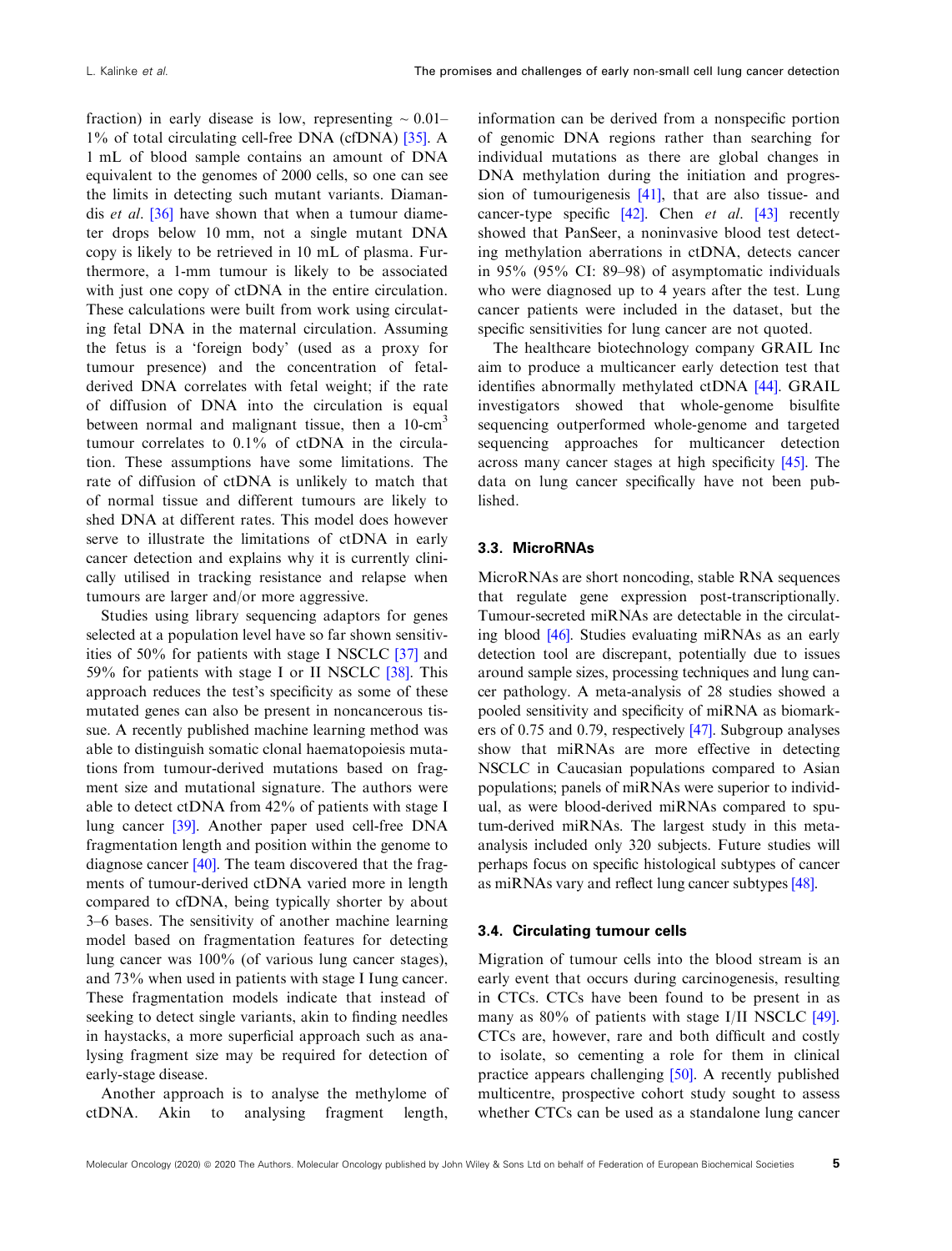screening tool amongst high-risk patients [fulfilling National Lung Screening Trial (NLST) criteria] with COPD [[51](#page-14-0)]. The study included three annual LDCT visits to determine the sensitivity of CTCs; the primary endpoint was the diagnostic performance of CTCs at the first screening visit. Out of 614 patients who attended the first visit, 27 patients had CTCs detected (seven patients had malignant looking CTCs that had to have all four cytological features of malignancy and 20 patient had CTCs with 'uncertain' malignant features, where the cells only had to have one cytological feature). There were 19 lung cancers detected (screen detected at T0 and confirmed on histology); of which five had CTC detected (three malignant, two uncertain malignant features) giving a sensitivity of 23.8%, too low to justify use of CTC isolation as a standalone tool. This study used a single method of CTC extraction, and other extraction methods may increase CTC yield. Of interest, the authors found the overall risk of developing lung cancer was almost three times higher than that in NLST and Nederlands–Leuvens Longkanker Screenings Onderzoek (NELSON), supporting COPD as being an independent risk factor for lung cancer development [\[52\]](#page-14-0).

It seems the sensitivity of detection of CTCs challenges their use as a screening tool but improved methodology may help. Meanwhile, their use as a prognostic marker in more advanced disease looks more exciting [[53](#page-14-0)]. For instance, pulmonary vein CTCs collected at surgery revealed higher mutation overlap with future metastasis than with the primary tumour, suggesting a causal role in disease relapse [\[54\]](#page-14-0). Their presence may therefore guide relapse treatment strategies.

### 3.5. Tumour-educated platelets

Platelets are known to interact with tumour cells and can affect their growth and invasive capabilities [\[55\]](#page-15-0). Platelets are receptive to growth factor release from tumour cells that cause specific spliced RNA profiles within platelets that can be sequenced [\[56](#page-15-0)]. Such analysis was able to discriminate 53 locally advanced NSCLC patients from 377 healthy individuals with an AUC of 0.89 [\[57\]](#page-15-0). The definition of locally advanced was not given. A key challenge with TEPs appears to be the transcriptome is exquisitely sensitive to external conditions so future prospective studies must ensure the patient and control samples are collected under the same conditions.

### 3.6. Extracellular vesicles

Extracellular vesicles (EVs) are cell-derived structures that are present in plasma. They traffic biological

material across membranes to maintain compartmentalisation of molecules, but also serve as a cross-talk communication system that can influence tumour related pathways within the tumour microenvironment [\[58\]](#page-15-0). Exosomal RNA is more resistant to RNAse activity than free form circulating RNA [[59](#page-15-0)] and is more sensitive in detecting epidermal growth factor mutations compared to matched ctDNA [\[60\]](#page-15-0). Proteins are also carried by extracellular vesicles; Vykoukal et al. [\[61\]](#page-15-0) used mass spectrometry to identify over 600 proteins, four of these were able to distinguish adenocarcinoma (stages I and II) from healthy controls with an AUC of 0.90. Despite EVs being a trove of tumour cell-specific information more resistant to degradation and hence very appealing, a limiting factor in clinical practice will be their challenging isolation from plasma.

### 3.7. Volatile organic compounds

Alterations in key metabolic pathways can be detected in exhaled breath and are strongly linked to the transformation of healthy cells to malignant cells [\[62\]](#page-15-0). A breath test is noninvasive and cheap to perform. Exhaled breath analysis detects the concentrations of volatile organic compounds (VOCs), which reflect underlying pathophysiological processes [[63](#page-15-0)]. Patterns of VOCs have been shown to alter when lung cancer is present [\[64](#page-15-0)–71]. A recent study demonstrated that exhaled breath analysis could differentiate subjects with lung cancer from healthy individuals with a sensitivity of 94%, a negative predictive value of 85% and an AUC of 0.76, although 75% of patients had disease at stage III or later stages [[72](#page-15-0)]. Specificity is an issue, as VOCs are also present in healthy individuals, and hence, there is no consensus on what constitutes a normal reference value. Antoniou et al. provide some insight as to why there are no validated, approved breath tests despite their strong biological basis: studies have small numbers, many of which are not multisite so reproducibility is not ascertained; breath collection and analysis methods need to be standardised; findings have not been prospectively validated and development requires fruitful collaborations between academia and industry [\[71\]](#page-15-0).

### 3.8. Bacterial biomarkers

The mucosal surface in the lung is colonised by a diverse bacterial community. The interplay between the host response to microbes and lung carcinogenesis is of increasing interest. The development of lung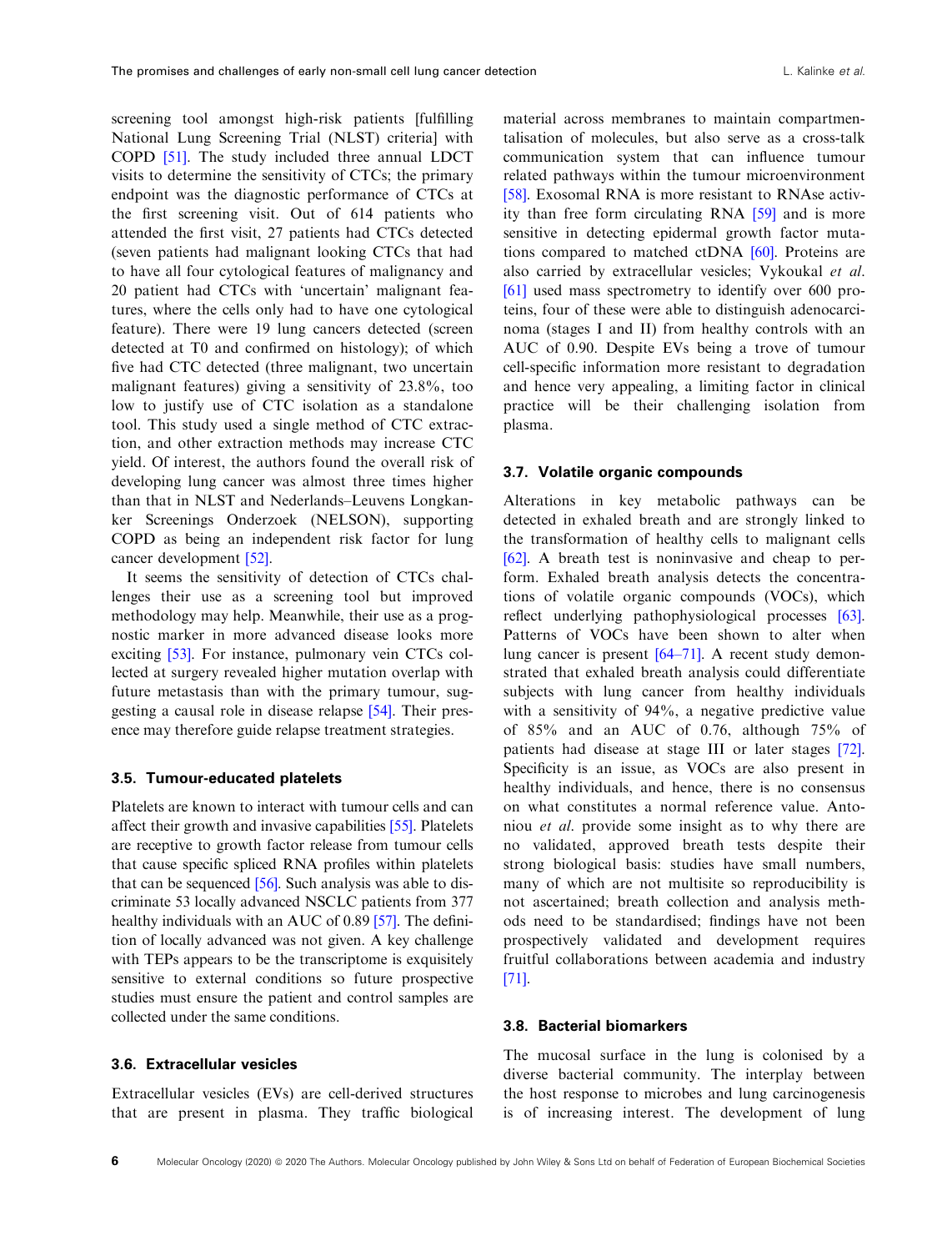cancer is associated with chronic inflammation [\[73\]](#page-15-0) but how the tumour exploits the local immune system to create a permissive environment for growth is not well understood. The microbiota is believed to orchestrate the balance between tumour promoting inflammation and tumour immunity. Interestingly, a recent study showed that germ-free or antibiotic treated mice were protected from lung cancer development, despite having KRAS mutations and p53 loss [\[74\]](#page-15-0). Commensal bacteria were shown to activate  $\gamma\delta$  T cells that provoked the inflammatory response necessary for carcinogenesis. It has also been shown patients with lung cancer carry a different and less diverse microbiota compared to healthy controls [\[75\]](#page-15-0).

The microbiome of saliva has shown promise as a biomarker in a small study of 61 patients with lung cancer and 25 controls. Specifically, detection of both Capnocytophaga and Veillonella species has a 84% sensitivity and 86% specificity in distinguishing patients with lung squamous cell carcinoma (all with stage II disease or above) from control subjects [[76](#page-15-0)]. The results were less convincing for adenocarcinoma.

We foresee a definite role for biomarkers as an adjunct tool to improve pretest probabilities for screening, assist our decision making in nodule management and help guide decisions in early central cancers. Finding a standalone, highly sensitive biomarker for early detection that is subsequently validated in a highly statistically powered, multicentre study to ensure reproducibility however has significant cost and time challenges to commercialisation.

## 4. Early detection of parenchymal lung cancers: low-dose CT screening and integration with biomarkers

Earlier attempts to screen for lung cancer using X-ray and sputum testing failed to show a mortality reduction [[77\]](#page-15-0), the prime objective of a screening programme [\[78\]](#page-15-0). The success of two trials showing reduction in mortality using spiral low-dose CT screening has catapulted lung cancer screening onto the agendas of health policy makers worldwide due to the speed of image acquisition, low radiation dose and high sensitivity. To understand where biomarkers show promise, one needs to be aware of the limitations of LDCT screening.

Two landmark studies – NSLT [[79](#page-15-0)] and NELSON [[80](#page-15-0)] – have demonstrated that LDCT screening reduces lung cancer mortality. LDCT screening does however have challenges that need solutions, or more likely, compromises. The trial methodologies and results are summarised in Table 1. As compared to the NSLT trial, the NELSON trial included younger patients with less smoking exposure; fewer females; different screening intervals; and the comparison group were not screened. Importantly, NELSON also used a volume-based nodule-management protocol rather than the diameter-based protocol of NLST; positivity depended on initial lesion volume and in later screening rounds, VDT. This resulted in a much lower falsepositive rate of 1.2%. To put into perspective the promise of LDCT screening, the number of women needed to screen to prevent one death from breast

|                                          | National Lung Screening Trial (NLST)                                                                                                                       | Nederlands-Leuvens Longkanker Screenings Onderzoek<br>(NELSON)                                                                                                                                                                                                                              |
|------------------------------------------|------------------------------------------------------------------------------------------------------------------------------------------------------------|---------------------------------------------------------------------------------------------------------------------------------------------------------------------------------------------------------------------------------------------------------------------------------------------|
| Trial design                             | RCT of annual LDCT or chest X-ray<br>Diameter-based protocol for lesion<br>measurement                                                                     | RCT of 4 CT scans over 6 years (rounds 1/2/3/4:<br>baseline, year 1/3/5.5) vs no screening<br>Volume-based protocol for lesion measurement                                                                                                                                                  |
| Number of participants (male/<br>female) | 53 454 (31 532/21 922)                                                                                                                                     | 15 792* (13 195/2594)<br>* 3 unknown sex                                                                                                                                                                                                                                                    |
| Inclusion criteria                       | Aged 55-74<br>> 30 pack year history<br>Current smoker or quit $<$ 15 years                                                                                | Aged 50-74<br>Current or former smokers $\leq 10$ years since quitting)<br>who had smoked $> 15$ cigarettes a day for $> 25$ years<br>or $>$ 10 cigarettes a day for $>$ 30 years                                                                                                           |
| Key results                              | 20% relative risk reduction in lung cancer<br>mortality<br>7% reduction in overall mortality<br>False-positive rate: 96.4%<br>63% cancers detected stage 1 | 24% relative risk reduction in male lung cancer mortality<br>33% relative risk reduction in female lung cancer<br>mortality (not statistically significant due to small<br>sample size)<br>All-cause mortality rate ratio 1.01<br>False-positive rate: 1.2%<br>71% cancers detected stage 1 |

Table 1. Overview of findings from NLST and NELSON LDCT screening trials.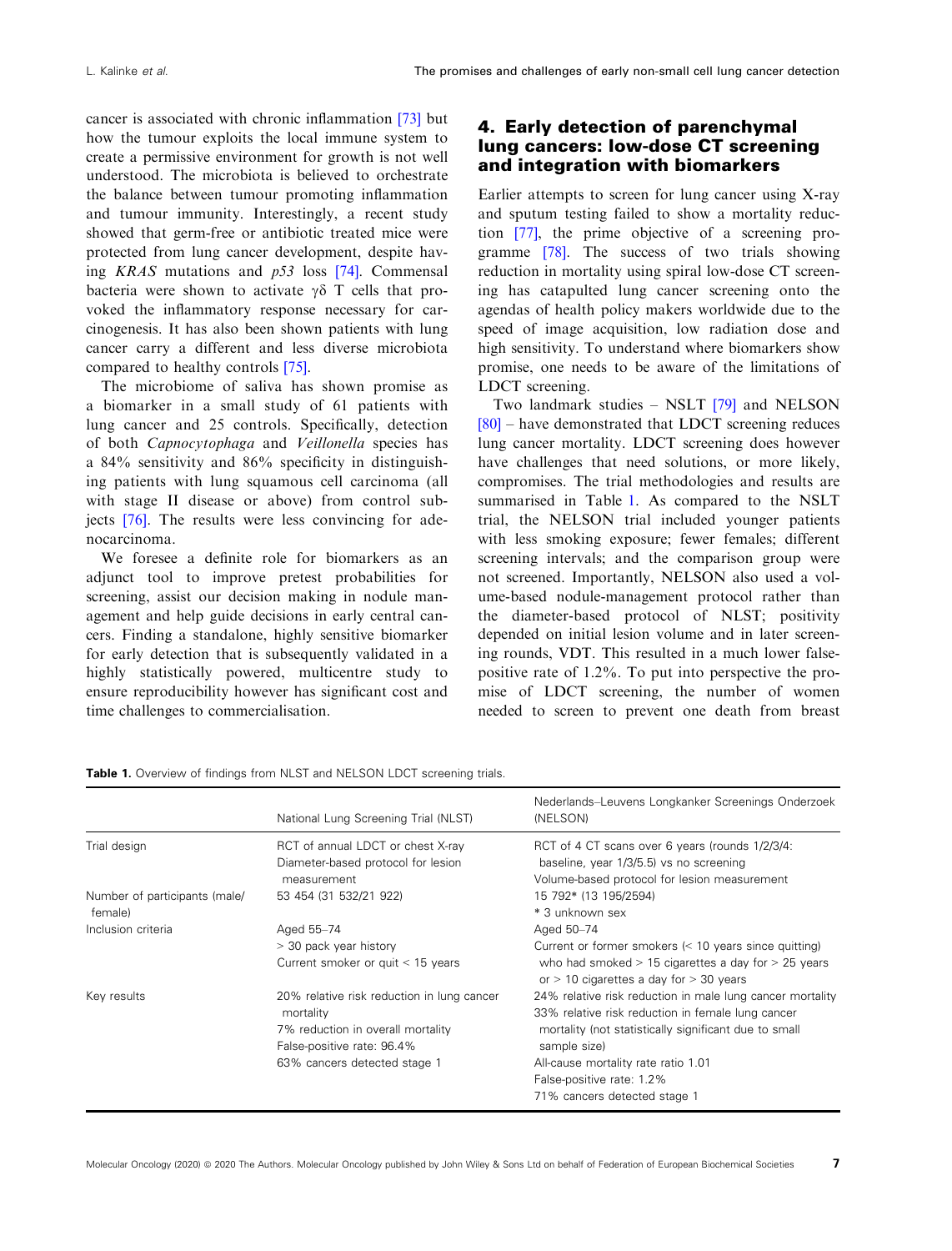cancer is 781 [\[81\]](#page-16-0); compare this to the NLST trial which needed to screen 320 patients to prevent one death from lung cancer [[79](#page-15-0)].

The actual number of lung cancer lives saved using the NLST inclusion criteria was shown to only prevent 10% of annual lung cancer deaths in the US [\[82\]](#page-16-0). The U.S. Preventive Services Task Force has since increased the age cut off for their current screening service to [80](#page-15-0) years of age [80]. NLST criteria are insensitive for detecting stage I/II cancers: in one large US cancer centre only 48% of stage I/II cancers would have met NLST inclusion criteria for screening [[83](#page-16-0)]. Using model-estimated risk predictors is superior to just using smoking and age [[84](#page-16-0)]; numerous such prediction models now exist (e.g. Liverpool Lung Project [\[85\]](#page-16-0), Prostate, Lung, Colorectal and Ovarian Cancer Screening Trial (PLCOm2012) [[86](#page-16-0)], Nord-Trøndelag Health Study (HUNT) [\[87\]](#page-16-0)). There have been several smaller but successful LDCT screening trials in the UK [\[88](#page-16-0)–[90\]](#page-16-0). In February last year, the UK NHS announced the targeted Lung Health Check Programme, rolling out LDCT screening across 14 sites in England [[91](#page-16-0)], a likely stepping stone before it is implemented nationwide.

The incidence of adenocarcinoma has risen in the US since 2006 [[92](#page-16-0)] and has now surpassed lung squamous cell carcinoma [\[93\]](#page-16-0). Lung adenocarcinoma is often located at the lung periphery and can display a wide variety of microscopic features [[94](#page-16-0)], and these observations necessitate a revised classification system [\[95\]](#page-16-0). The incidence in men has stabilised but is rising in women [\[96\]](#page-16-0), and this cannot be explained by smoking behaviour alone [\[97\]](#page-16-0). The declining rates of smoking may underlie the rise in relative proportion of lung cancers in never-smokers. In the UK, it is estimated that nearly 6000 people who have never smoked die of lung cancer every year [[98](#page-16-0)]. These patients are more commonly female and harbour an oncogene-driven adenocarcinoma [[99](#page-16-0)]. Current LDCT screening selection criteria will miss this important population, in addition to those patients that have a lower smoking history than what eligibility criteria demand. It is estimated that  $\leq 50\%$  of incident lung cancer cases are amongst individuals who are eligible for screening [\[100](#page-16-0)]. Therefore, early detection methods are desperately needed that allow us to screen a wider population, potentially then leading to more intensive screening such as LDCT.

Molecular biomarkers could routinely aid LDCT in three ways: by selecting patients who will gain the most benefit (most deaths being averted while being fit enough to proceed with treatment), using the least resources (for economic and radiation reasons) while

potentially including people that would not qualify for CT screening through current criteria; assisting in interpreting nodules and supporting decisions on interval screening schedules.

### 5. Molecular biomarkers for selecting patients for CT screening, aiding nodule interpretation and to determine CT scanning intervals

Early detection is only worthwhile if effective treatment can be offered. Screening highly co-morbid patients who are unlikely to be offered treatment leads to lead time bias. The criteria determining who is 'fit' to receive curative treatment are broadening with the advent of SABR [[8,16,17](#page-13-0)].

### 5.1. Patient selection

Young *et al.* have compared the utility of a gene-based model [germline single nucleotide polymorphisms (SNP)] with the PLCOm2012 risk model in predicting risk of developing lung cancer. While the gene-based risk model has comparable predictive utility as the PLCOm2012 risk model (unpublished data, personal communication with author), it may be more efficient at identifying who will benefit most from lung cancer screening [\[101\]](#page-16-0). This gene-based risk model combines the genotypes of 12 SNPs with a simplified clinical score for lung cancer validated in a subgroup of the NLST ( $N = 10054$  subjects). Young *et al.* found that when NLST participants that had been initially classified according to the PLCOm2012 risk model were reclassified according to the personalised gene-based risk model, 41% of them changed risk tertile (unpublished data, personal communication with author). The authors believe the SNP data reflect tumour aggres-siveness [\[102\]](#page-16-0) and re-classifies some of the PLCOm2012 intermediate risk individuals into the high-risk tertile (where net screening benefit decreases due to competing causes of death, more aggressive cancer and decreased treatment tolerability). Similarly, patients in the PLCOm2012 high-risk tertile with less aggressive tumour biology are re-assigned into the intermediate risk tertile where screening benefits are greatest. When stratifying by risk quintiles ( $N = 5$ ), the number of individuals needed to screen to prevent one lung cancer across quintiles 2–4 (intermediate risk) was reduced from 182 with the PLCOm2012 model to 98 using the gene-based approach – twofold more efficient [\[103\]](#page-16-0).

A panel of five proteins was shown to outperform the current US screening eligibility criteria in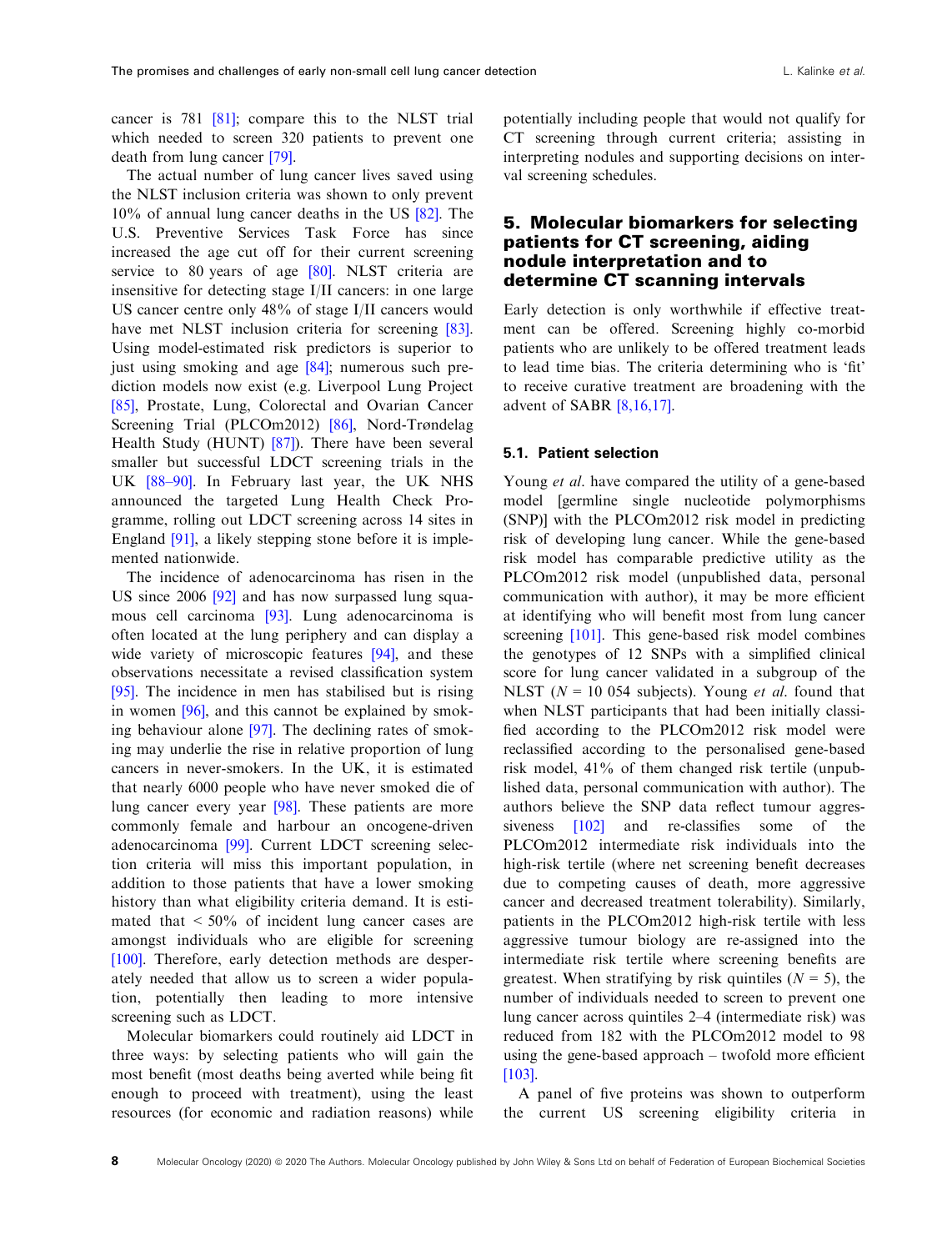predicting lung cancer in a cohort of 63 patients with lung cancer and 90 matched controls (sensitivities 0.63 vs 0.42). It was also more specific (0.95 vs 0.86), again providing evidence that biomarker risk profiling may aid patient selection to screening programmes [\[104](#page-17-0)].

A group in Scotland used the seven-auto-antibody panel previously described to select adult patients (50–  $75$ ,  $> 20$  pack years, living in the most deprived quintile of deprivation) for LDCT screening. Participants were randomised to either undergo the Early CDT-Lung test (and if positive, LDCT scanning 6 monthly for 2 years; if negative, to receive standard clinical care) vs no Early CDT-Lung test and standard clinical care in the control arm. Their aim was to see whether this intervention reduces the rate of late-stage cancer diagnoses [[105,106\]](#page-17-0). At 2 years, there were 127 lung cancers detected from 12 208 participants randomised. In the intervention arm, 33/56 (58.9%) lung cancers were diagnosed at stage III/IV compared to 52/71 (73.2%) in the control arm. The hazard ratio for stage III/IV presentation was 0.64 (95% CI 0.41, 0.99). There were nonsignificant differences in lung cancer and all-cause mortality after 2 years. Full data from this study are awaited and detail on whether the survival advantage can be attributed to the blood test or simply the increased CT rate in the active arm. Given the surprisingly low incidence of lung cancer, the absolute risk reduction in late-stage diagnosis in the intervention arm was only 0.3%. This low lung cancer incidence could be attributed to the fact that the Early CDT-Lung test misses early lung cancers that may have been detected if all participants had received LDCT.

#### 5.2. Nodule interpretation

Molecular biomarkers may help stratify low- and highrisk nodules, giving clinicians more confidence when interpreting scans. False-positive test results following screening are a problem, they cause psychological morbidity [\[107\]](#page-17-0) and rarely death; there were six deaths within 60 days of an invasive procedure in the NLST amongst patients who had false-positive scan results [\[79\]](#page-15-0). Indeterminate scans are also common, and these require further screening resulting in increased radiation exposure for recipients. In NELSON, 20% of scans within the first screening round were indeterminate [[80](#page-15-0)]. In the UK, clinicians typically use the BROCK University Lung Cancer Screening and Risk Prediction model (BROCK) to aid solid nodule risk prediction [\[108,109](#page-17-0)] and the British Thoracic Society Nodule guidelines to determine interval scanning. The problem with these models is there is interobserver

variability in measuring diameters, volumes and other factors used in the models, however the use of computer aided detection should reduce this [\[110](#page-17-0)]. Of note, the BROCK model has utility in solid nodules, but not for subsolid nodules (ground glass and part-solid nodules).

A protein-based model that combines clinical risk factors with 13 proteins to classify indeterminate lung nodules – those deemed to have a clinician assessed pretest probability of malignancy of  $\leq 50\%$  – has been proposed by Silvestri et al. [\[111](#page-17-0)]. In a prospective, multicentre observational trial with 685 patients, subgroup analysis of 178 patients who had one nodule of between 8 and 30 mm diameter showed that use of the 13-protein classifier outperformed other validated risk prediction models and positron emission tomography scans ( $P < 0.001$ ) and demonstrated a sensitivity of 97% and a negative predictive value of 98% in distinguishing benign from malignant nodules. Malignancy was confirmed histologically; benign disease was confirmed either by histology or radiologically (nodule size remained stable or reduced).

The addition of the 7-auto-antibody panel has shown to also distinguish between benign and malignant nodules [\[112\]](#page-17-0). It increased the relative risk of malignancy by 2.7 for nodules measuring 4–20 mm. Lowering the risk threshold to include more participants (using the Solitary Pulmonary Nodule Malignancy Risk Score (MAYO) [\[113\]](#page-17-0)) and adding this antibody panel increased sensitivity by reclassifying a proportion of patients who had been wrongly classified as negative by MAYO criteria. Another group more recently used a combination of four other auto-antibodies that could detect malignant nodules with an AUC of 0.78 in a subgroup of indeterminate nodules (8–20 mm) amongst an independent validation cohort of 250 patients [\[114\]](#page-17-0). These results, as with all novel biomarkers, need validation in much larger studies.

Philips *et al.* [\[115\]](#page-17-0) reanalysed the dataset of around 300 patients who donated breath for an earlier LDCT study [\[116\]](#page-17-0). Accordingly, they identified a VOC signature, termed Mass Abnormalities in Gaseous Ions with Imaging Correlates (MAGIIC), that was able to predict which pulmonary nodules were malignant with an AUC of 0.88 [\[115\]](#page-17-0). These results remain to be validated in a larger study.

The plasma of 60 healthy controls and 150 patients who underwent surgery for suspicious nodules was collected and tested for [\[117](#page-17-0)] methylation at the promoters of five genes known to be differentially methylated in the circulating DNA of patients with NSCLC (SOX17, TAC1, HOXA7, CDO1 and ZFP42) [[118,119\]](#page-17-0). A three-gene combination of the best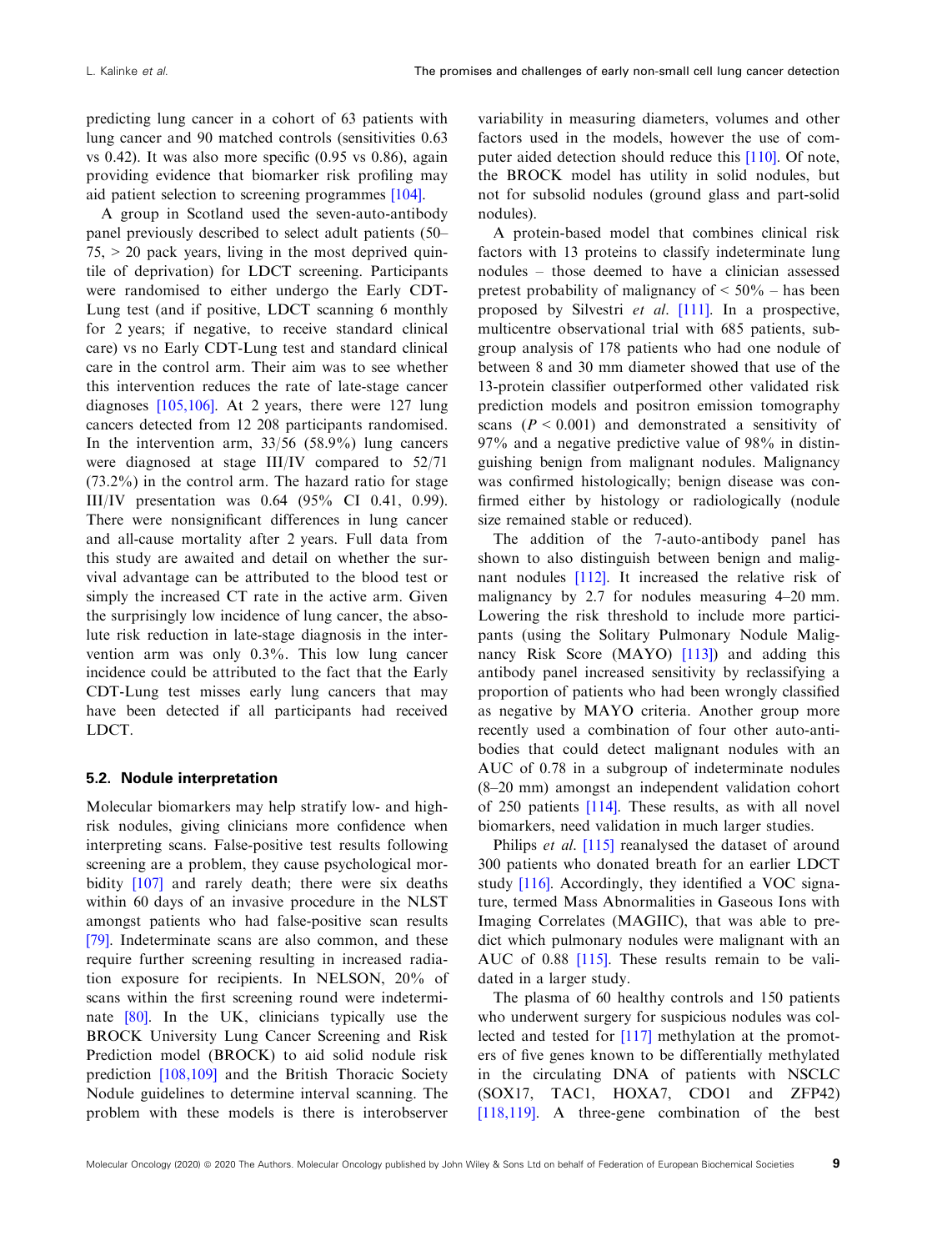individual genes had a sensitivity and specificity of 93% and 62%, respectively, and an AUC of 0.77 for identifying malignant nodules.

Multicentric Italian Lung Detection trial (MiLD), a randomised LDCT trial in Italy (annual or biennial LDCT vs observation only), collected plasma prospectively and then retrospectively analysed for a 24- miRNA classifier [[120\]](#page-17-0) previously tested for the prediction of both the risk of lung cancer development and presence of aggressive disease [[121\]](#page-17-0). The classifier grouped patients into tertiles of high, intermediate or low risk of having lung cancer. For patients who had suspicious nodules detected and classified as being high risk by the miRNA classifier, the false-positive rate was reduced from 19.4% (LDCT screening alone) to just 3.7%. For all patients across both arms, the classifier had a negative predictive value of 99% indicating the miRNA panel may also have a use as a pre-LDCT test to select patients for screening. Other smaller studies have supported the use of miRNA in distinguishing malignant and benign nodules [\[122,123](#page-17-0)].

### 5.3. CT screening intervals

Blood miRNA isolated from the MiLD trial has also shown promise in selecting the timing of the next LDCT interval scan [[124\]](#page-18-0). Those with a negative miRNA and initial negative CT had a 3-year followup scan. There were no detrimental effects on stage 1 resection or interval cancer incidence in the 3-year double-negative group suggesting the use of MiRNA can provide reassurance when scheduling interval scans and can limit unnecessary radiation exposure.

### 6. Future use of molecular biomarkers in lung cancer screening: nonsmokers, aggressive tumours and stopping screening

First, biomarkers are needed to detect lung cancer in those that do not qualify for lung screening – light or never-smokers [\[125](#page-18-0)]. Second, from the NELSON dataset, at year 3 (round 3), 3.9% of all tumours were stage IV, whereas 2.5 years later, 13.1% of tumours were stage IV [\[126\]](#page-18-0). A biomarker that could identify individuals who develop these aggressive tumours at an earlier time point is much needed to avoid having to increase the frequency of scanning across the whole screened population. Finally, there is also a vacancy for a biomarker to help determine whether it is safe to stop screening. Currently in the US, screening stops once patients turn 81 or if it has been more than 15 years since they stopped smoking. So, if a 55-yearold quits smoking on starting screening, then screening will stop 15 years later, at which point their risk of lung cancer is one and a half times the risk of when they started screening [\[86,127\]](#page-16-0).

### 7. Challenges of LDCT screening

### 7.1. Uptake & adherence

The large LDCT trials have enrolled participants of a higher socioeconomic status (SES). Those from a lower SES, who are at highest risk of developing lung cancer, are less likely to engage with an offer of screening or persist with the whole programme [\[128](#page-18-0)]. Services need to be designed to reduce this participation bias. The Manchester Lung Health Check community-based project is one such example; most participants were from the lowest decile of deprivation in England. Ever smokers aged between 55 and 74 were invited for a lung health check in mobile vehicles next to local shopping centres, with immediate access to LDCT for those at high risk (6-year risk  $\geq 1.51\%$ ). PLCOM2012 calculator) [\[90\]](#page-16-0). The Lung Screen Uptake Trial (LSUT) in London, aimed to increase enrolment to a LDCT programme using a postal invitation strategy for high-risk patients to have a 'lung health check' [\[88\]](#page-16-0) and tested invitational materials designed to reduce anxiety and increase uptake in people from lower SES. Patients in Islington and Hackney were randomised to either receive a more 'traditional' text heavy leaflet or one that was less text heavy and pictorially targeted some known psychological barriers to attendance. Sixty per cent of patients (across both arms) were from the most deprived Index of Multiple Deprivation quintile. Across both trial arms, uptake was higher than has ever been observed previously at 53% of those invited. The low-burden intervention did not improve uptake overall but was the more equitable, better engaging those living in areas of highest deprivation and lung cancer incidence.

### 7.2. Incidental findings

More sophisticated imaging techniques means more incidental findings are detected [\[129](#page-18-0)].

The prevalence of incidental findings detected during the early phase of the NELSON trial was reported to be as high as 73%, but when these cases were dissected, those requiring further evaluation was only  $7\%$ [\[130\]](#page-18-0). In the baseline round of NLST, 10% of subjects had a negative (for lung cancer) screen but other findings warranting further evaluation [[79](#page-15-0)]. Incidental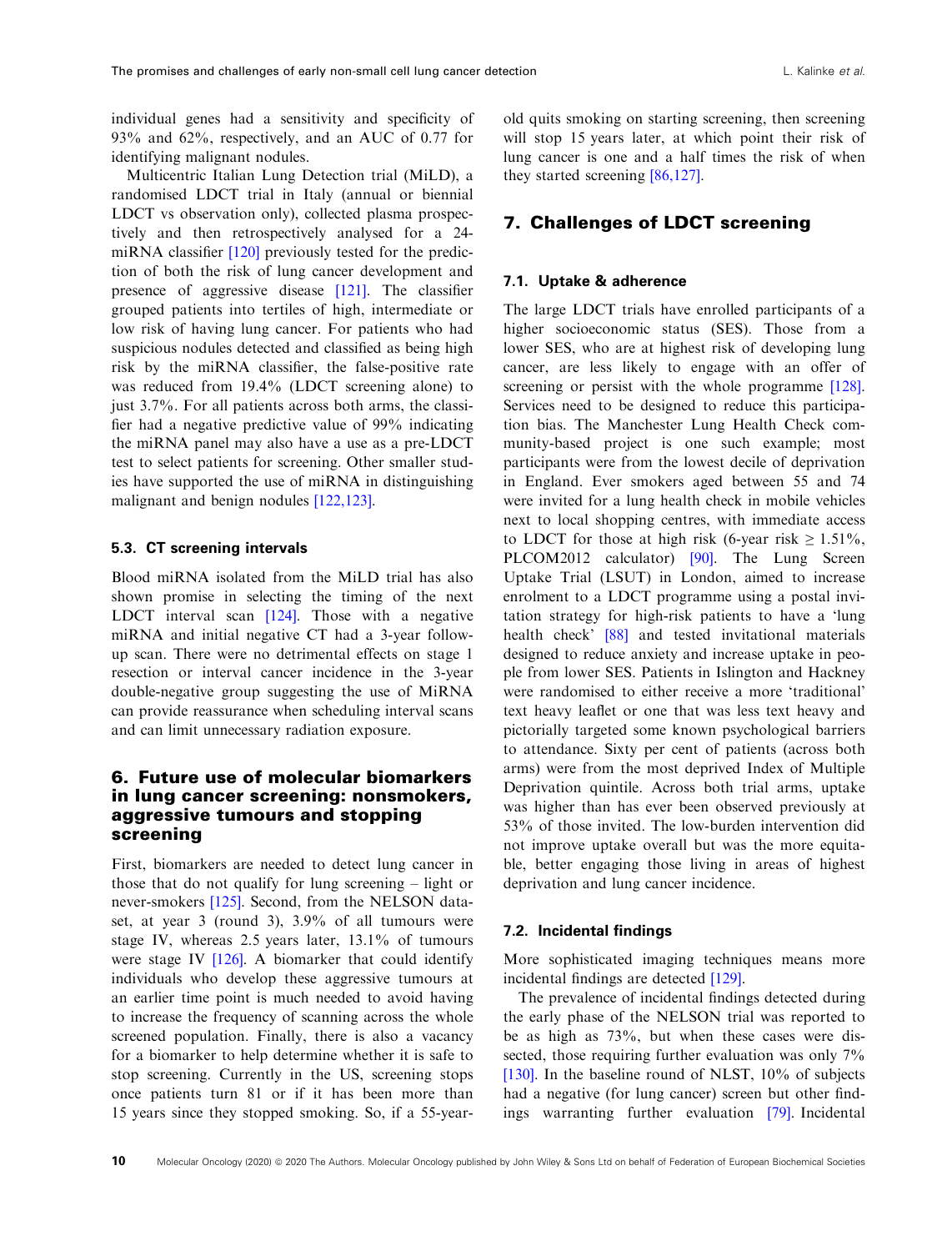findings cause anxiety [\[131\]](#page-18-0) and are also costly. In the US, 46% of the money reimbursed for screening from Medicare was for incidental findings [[132](#page-18-0)]. Incidental findings, however, may offer an opportunity to discuss primary prevention measures. Sixty-one per cent of patients that took part in the London LSUT trial had coronary artery calcification. Ninety-eight per cent of patients had a QRISK score of > 10%, who would qualify for a statin as primary prevention against cardiovascular disease; however, only 56% of patient reported statin use [[133\]](#page-18-0).

#### 7.3. Oncogenic risks of radiation dose

With a LDCT scan, patients are exposed to an average dose of 1.5 mSv of radiation [[134\]](#page-18-0), approximately half of the 2.7 mSv natural ambient yearly exposure in the UK [[135\]](#page-18-0). It is estimated that the ratio of LDCTcaused cancers to lung cancer deaths averted by LDCT is 1:20 [\[136\]](#page-18-0). A biomarker to help determine appropriate screening intervals would likely shift the benefitharm ratio even more favourably.

### 7.4. Resource demands of LDCT screening

In order to deliver LDCT screening nationally, there needs to be ample radiographers, radiologists and CT scanners. There is currently a national shortage of radiologists (of over 1000 consultants) to deliver the current workflow of the NHS, even without LDCT scanning [[135\]](#page-18-0). There are also shortages in CT scanners: the latest figures are from 2014, where in the UK there were 9 CT scanners per million population, compared to 35 in Germany [\[135\]](#page-18-0). Artificial intelligence deep learning algorithms are being developed to detect lung cancer, which may assist with workflow [\[137,138](#page-18-0)].

### 7.5. Tissue diagnosis

To comprehensively genotype tumours requires an adequate quantity and purity of tissue [[139\]](#page-18-0). Most early cancers are detected in the lung parenchyma. Sixty per cent of nodules are in the outer third of lung [\[140\]](#page-18-0) and can be challenging to sample as nodules move with respiration [[141](#page-18-0)]. Current methods for tissue acquisition include percutaneous CT guided lung biopsy and bronchoscopic trans-bronchial biopsy. Percutaneous CT biopsy can be very accurate with a diagnostic sensitivity of 85.7–97.4% [\[142](#page-18-0)].

Navigational bronchoscopic technology has been increasingly used in sampling lung nodules. Rendering of CT imaging to create a virtual bronchoscopic path to nodules can help guide the bronchoscopist. The addition of fluoroscopy and radial endobronchial ultrasound (EBUS) can then identify when the nodule has been reached for sampling but not visible [\[143](#page-18-0)]. Electromagnetic navigation has most commonly been adopted. This is a system that guides a metal catheter tip to the tumour using a virtual map [\[144](#page-18-0)]. Cone beam CT has been used to allow almost real time biopsies as imaging is performed just prior to biopsy and can be combined with novel navigational methods. These bronchoscopic techniques have sensitivities in the range of  $60-70\%$  [[145,146\]](#page-18-0), but use of robotic bronchoscopy may change this, housing a flexible and steerable bronchoscope and catheter [\[147](#page-19-0)]. The sensitivities for robotic bronchoscopy ranged from 69% to 77% in 165 patients treated across four different centres [\[148\]](#page-19-0).

#### 7.6. Overdiagnosis

Overdiagnosis refers to identifying and potentially treating problems that were never going to cause harm [[149\]](#page-19-0), the patient will die from something other than their lung cancer. Overdiagnosis was felt to represent 18% of all lung cancers detected in the NLST trial [[150\]](#page-19-0) but with an additional median 6 year of follow up data, overdiagnosis is reduced to 3% [[151\]](#page-19-0). In a similar vein, it must be noted that although lung cancer mortality is reduced by LDCT screening, NEL-SON failed to show a reduction in all-cause mortality [[79,80](#page-15-0)]. Lung cancer screening is not unique with this discordance being seen in most cancer screening trials [[152,153\]](#page-19-0). Proposed reasons for this include harms due to interventions resulting from screening; biases in interpreting causes of death and small sample sizes. Biomarkers may improve overdiagnosis by detecting more aggressive tumours or enriching the screened population with those individuals most likely to benefit. This may favourably alter the all-cause mortality rates.

### 8. Early detection of central airway cancers

Bronchoscopic detection and surveillance has allowed pre-invasive lesions to be identified and followed closely [\[154](#page-19-0)–157]. Importantly, tissue collected longitudinally for analysis provides a window to unravel the dynamic molecular events that occur in early lung squamous cell cancer (LUSC) development. Before progression to invasive LUSC, there is a step-wise evolution of ever more disordered pre-invasive lesions, ranging from mild and moderate dysplasia (low-grade lesions) to severe dysplasia and carcinoma-in-situ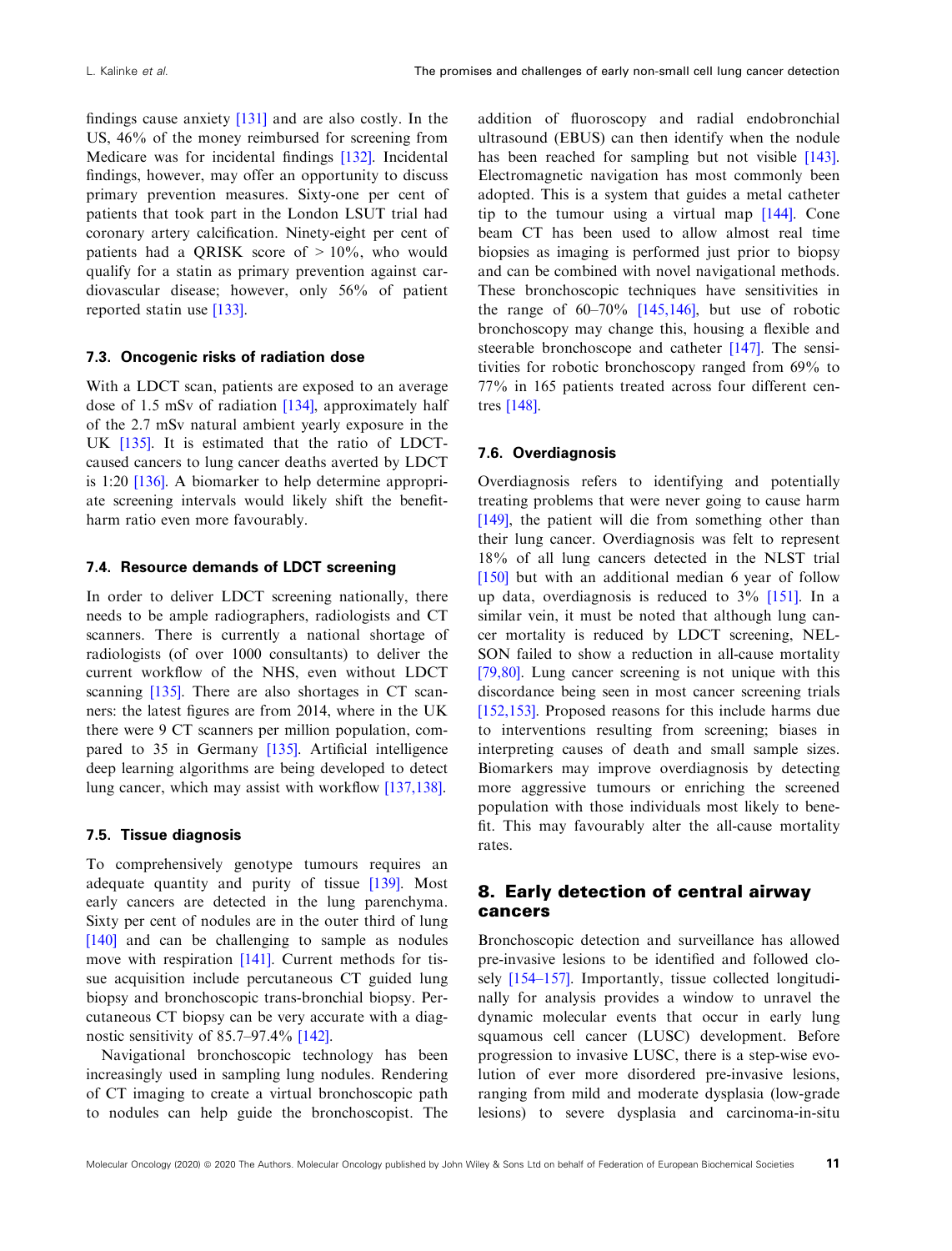(high-grade lesions) [\[158](#page-19-0)]. High-grade lesions are more likely to progress to invasive cancer than low-grade lesions [[156,159](#page-19-0)–163], with progression rates varying between 43% and 87% across different studies that have different endpoints [[155,161,164](#page-19-0)–166]. The prevalence of severe dysplasia and carcinoma in situ was  $6\%$  and  $1.6\%$ , respectively, amongst a cohort of current smokers [\[167,168](#page-19-0)].

The rationale for early detection is the survival of those with intraepithelial neoplastic lesions (stage 0), or early-stage invasive cancers (Stage 1A – tumour  $\leq$  2 cm without metastatic spread) of the central airway can be excellent, with 5-year survival of more than 70% [[169](#page-19-0)–[171\]](#page-19-0). Micro-invasive or pre-invasive lung cancers are still eligible for curative treatment [\[172](#page-19-0)].

### 9. Diagnosis of early central lung cancers

Pre-invasive lesions are not commonly detected as they are often asymptomatic and discovered by chance [\[163](#page-19-0)]. The classic screening method for centrally located early lung cancer is sputum cytology. However, this method is limited by low sensitivity [\[173,174](#page-20-0)]. Autofluorescence bronchoscopy (AFB) enables their detection by utilising the spectral differences in fluorescence and absorption properties of normal and dysplastic epithelium [\[168\]](#page-19-0). AFB has twice the sensitivity compared to white light bronchoscopy for lesion detection, but its specificity is limited due to false-positive fluorescence in areas of inflammation or increased epithelial thickness [\[175\]](#page-20-0). However, there are data showing abnormal fluorescence and benign histology does impart lung cancer risk which conforms to the recent findings of disordered genomes being present in 'normal' airway basal cells [[27](#page-13-0)].

Their mainly silent existence lends to a screening programme. Low-dose CT scanning misses small central micro-invasive or pre-invasive disease [\[176](#page-20-0)]. The addition of AFB to low-dose CT scanning showed success in two small studies [\[176,177](#page-20-0)] but in a larger study of patients deemed high risk for lung cancer, AFB detected too few CT occult cancers  $(0.15\%)$  to justify the addition of AFB into a lung cancer screening programme [\[174,178](#page-20-0)]. The low detection of CT occult lesions may in part be due to patient selection – in one of the earlier studies, the authors used sputum cytometry as a surrogate for risk to be included in a CT screening trial; 29% of cancers were identified by AFB that were CT occult [[177](#page-20-0)]. Another contributory factor was there were large variations in both the number of biopsies taken across the different trial sites in addition to experience using AFB technology.

To design a screening trial to detect early central lung cancers requires enriching the target population for a greater risk of bronchial premalignant change. Ideally, this would be a less-invasive approach to a current bronchial airway 280-gene classifier (necessitating bronchoscopy) that performs well in predicting the presence of pre-invasive lesions  $(AUC = 0.92)$  [\[179](#page-20-0)]. The future may consist of AFBs for patients with abnormal cheek or nasal samples akin to colposcopy for patients with abnormal preceding cervical smears. The nasal airway transcriptome is different between smokers and nonsmokers and shares similarity to the transcriptome of the bronchus  $[180]$  $[180]$ . Work from the Lung PreCancer Atlas – a multicentre multi-omic characterisation of premalignant lung lesions – will seek to explore whether genetic changes can be detected noninvasively in the nasal epithelium [\[181](#page-20-0)]. The nasal epithelium does not develop squamous cell cancer, which suggests the presence of protective mechanisms, which may pose a challenge in nasal biomarker development.

### 10. Biomarkers to predict pre-invasive lesion progression

In the largest longitudinal study of treatment naïve pre-invasive high-grade lesions, it has been shown that 50% of high-grade lesions progress to invasive cancer within 2 years and 30% spontaneously regress [\[158](#page-19-0)]. In the same study, molecular analyses of the highgrade biopsy that precedes either progression to invasive disease or regression to lower grade or normal epithelium (the 'index' biopsy) has shown that progressive lesions have more mutations compared to regressive lesions, with frequent alterations in known LUSC drivers such as CDKN2a, SOX2 and AKT2 and frequent gains/amplifications at multiple locations on distal 3q. The DNA methylome of regressive index lesions was similar to normal epithelium. The authors devised prediction signatures for progression based on both gene expression (which was able to predict all 'progressors' correctly when used on a validation cohort) and DNA methylation (AUC 0.99). The authors also found a considerable number of probes from index lesions had intermediate methylation. The methylation classifer was still able to predict progressive from regressive cases amongst these intermediately methylated regions  $(AUC = 0.74)$ . Importantly, this methylation heterogeneity that allowed for prediction was a genome-wide phenomenon and not just related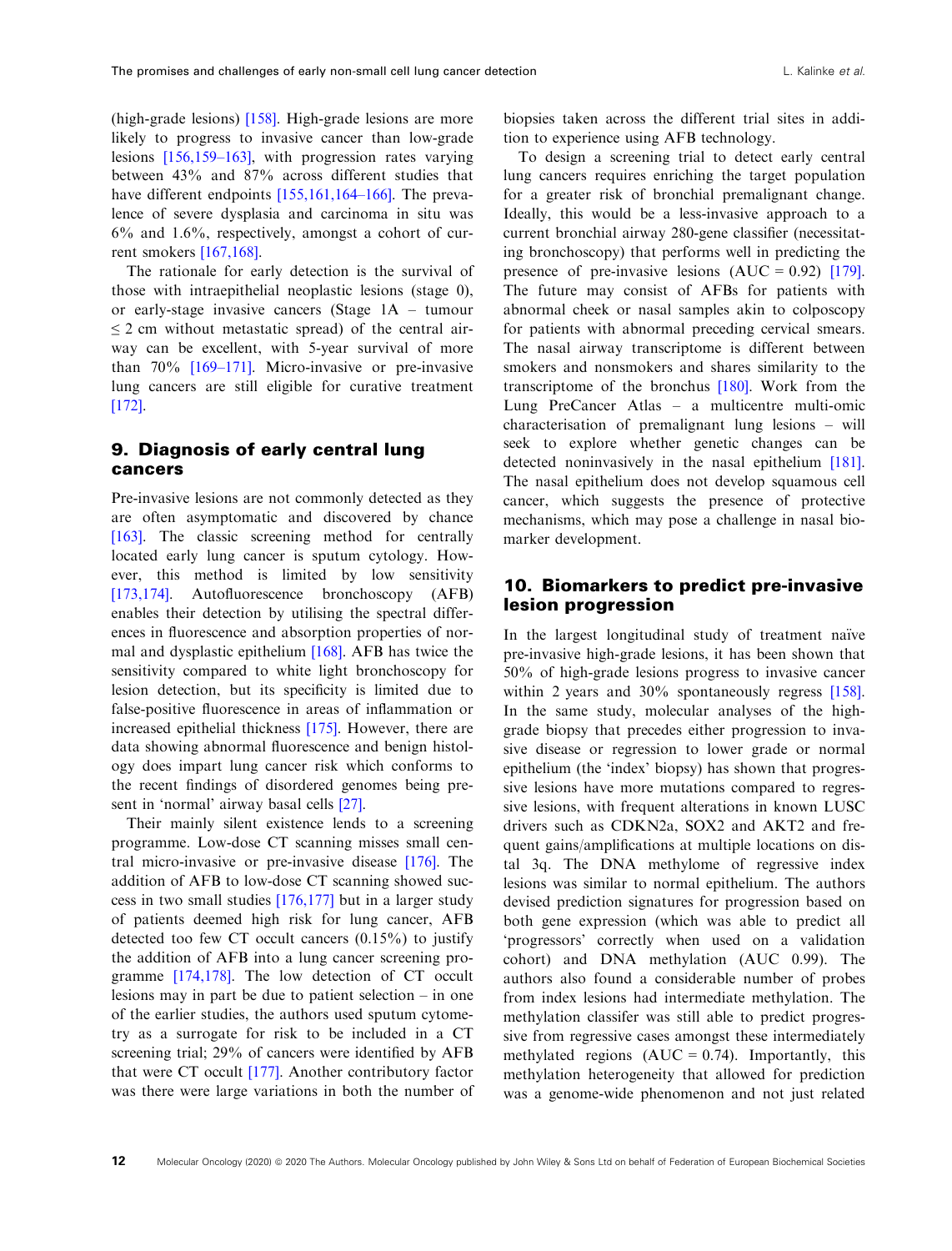<span id="page-12-0"></span>to certain genes functionally implicated in lung cancer development.

Systemic biomarkers for precancerous disease is an area in need of study. The only published study to date investigating ctDNA in pre-invasive bronchial lesions showed that the amount of ctDNA did not differ amongst patients with pre-invasive bronchial disease compared to controls [\[182\]](#page-20-0) but it appears in the literature that no sequencing or methylation analysis has ever been performed.

# 11. Treatment of pre-invasive squamous cell lung cancer

There is no randomised trial evidence to help decide whether treatment of precancerous lesions is beneficial. Chemo-preventative trials have had limited success. Inhaled corticosteroids [[183\]](#page-20-0); Sulindac [[184\]](#page-20-0), a nonsteroidal anti-inflammatory drug; Myo-inositol [[185](#page-20-0)], an inhibitor of the PI3K pathway and Iloprost [\[186\]](#page-20-0), a synthetic analogue of prostacyclin have all been tested. The latter two did show some anticarcinogenic effects. Spontaneous regression rates as high as 30% make trials difficult. A trial is currently underway to investigate whether Nivolumab (PD-1 antagonist) can reverse low-grade dysplasia in pre-invasive lesions [\[187](#page-20-0)]. New drug targets will become available as the molecular biology is better understood. For instance, it has recently been shown that amongst progressive highgrade lesions, antigen presentation is impaired by both genetic and epigenetic changes; CCL27–CCR10 signalling is altered and the immunomodulator TNFSF9 is downregulated [[188](#page-20-0)].

Surgery is an option but the lesions' central location means most individuals require a lobectomy, carrying appreciable morbidity and mortality that is difficult to justify when there is no guarantee of progression to invasion. Patients also have a field effect indicating high chances of cancer developing elsewhere. Tissue sparing therapies using either electrocautery or photodynamic therapy delivered via a bronchoscope show promise [[189,190\]](#page-20-0).

# 12. Conclusion

The goal of early detection is to facilitate curative treatment in those that will receive benefit from the intervention. Smoking cessation or strategies to prevent smoking initiation are the best means to reduce lung cancer mortality. In the UK, funding for smoking cessation programmes was recently cut by 24% [[191](#page-20-0)].

The last 10 years has seen a trove of potential biomarkers uncovered by having a better

understanding of lung cancer biology. Biomarker discovery research is costly and difficult. Large, well-designed studies are needed, and then, successful discoveries require validation. We hope biomarkers will enter the clinical workspace to supplement risk models and enrich the population for LDCT screening; reduce the false-positive rates of screen detected nodules and determine screening schedules, and for central early lung cancers to identify patients with aggressive pre-invasive central lung lesions. The search for biomarkers to detect lung cancers early or in neversmokers and light smokers has the largest clinical potential but currently seems the furthest away.

# Conflict of interest

SJ: Paid Advisory role for Astra-Zeneca, Bard1 Bioscience, Achilles Therapeutics, Jansen; received assistance for travel to meetings from Astra Zeneca to American Thoracic Conference 2018 and from Takeda to World Conference Lung Cancer 2019 and is the Investigator Lead on grants from GRAIL Inc, GlaxoSmithKline plc and Owlstone.

### Author contributions

LK wrote the manuscript. RT and SJ reviewed the manuscript and provided expert opinion.

### Peer Review

The peer review history for this article is available at [https://publons.com/publon/10.1002/1878-0261.12864.](https://publons.com/publon/10.1002/1878-0261.12864)

### References

- 1 Zappa C & Mousa SA (2016) Non-small cell lung cancer: current treatment and future advances. Transl Lung Cancer Res 5, 288–300.
- 2 Cancer Research UK (2020) Lung Cancer Statistics Incidence. Available from: [https://www.cancerresearc](http://www.cancerresearchuk.org/health-professional/cancer-statistics/statistics-by-cancer-type/lung-cancer/incidence#heading-Three) [huk.org/health-professional/cancer-statistics/statistics](http://www.cancerresearchuk.org/health-professional/cancer-statistics/statistics-by-cancer-type/lung-cancer/incidence#heading-Three)[by-cancer-type/lung-cancer/incidence#heading-Three](http://www.cancerresearchuk.org/health-professional/cancer-statistics/statistics-by-cancer-type/lung-cancer/incidence#heading-Three).
- 3 Goldstraw P, Chansky K, Crowley J, Rami-Porta R, Asamura H, Eberhardt WE, Nicholson AG, Groome P, Mitchell A, Bolejack V et al. (2016) The IASLC lung cancer staging project: proposals for revision of the TNM stage groupings in the forthcoming (Eighth) Edition of the TNM classification for lung cancer. J Thorac Oncol 11, 39–51.
- 4 Office for National Statistics. Cancer survival in England - Adults diagnosed 2019. [https://www.ons.gov.](https://www.ons.gov.uk/peoplepopulationandcommunity/healthandsocialcare/conditionsanddiseases/datasets/cancersurvivalratescancersurvivalinenglandadultsdiagnosed) [uk/peoplepopulationandcommunity/healthandsocialca](https://www.ons.gov.uk/peoplepopulationandcommunity/healthandsocialcare/conditionsanddiseases/datasets/cancersurvivalratescancersurvivalinenglandadultsdiagnosed) [re/conditionsanddiseases/datasets/cancersurvivalratesca](https://www.ons.gov.uk/peoplepopulationandcommunity/healthandsocialcare/conditionsanddiseases/datasets/cancersurvivalratescancersurvivalinenglandadultsdiagnosed) [ncersurvivalinenglandadultsdiagnosed.](https://www.ons.gov.uk/peoplepopulationandcommunity/healthandsocialcare/conditionsanddiseases/datasets/cancersurvivalratescancersurvivalinenglandadultsdiagnosed)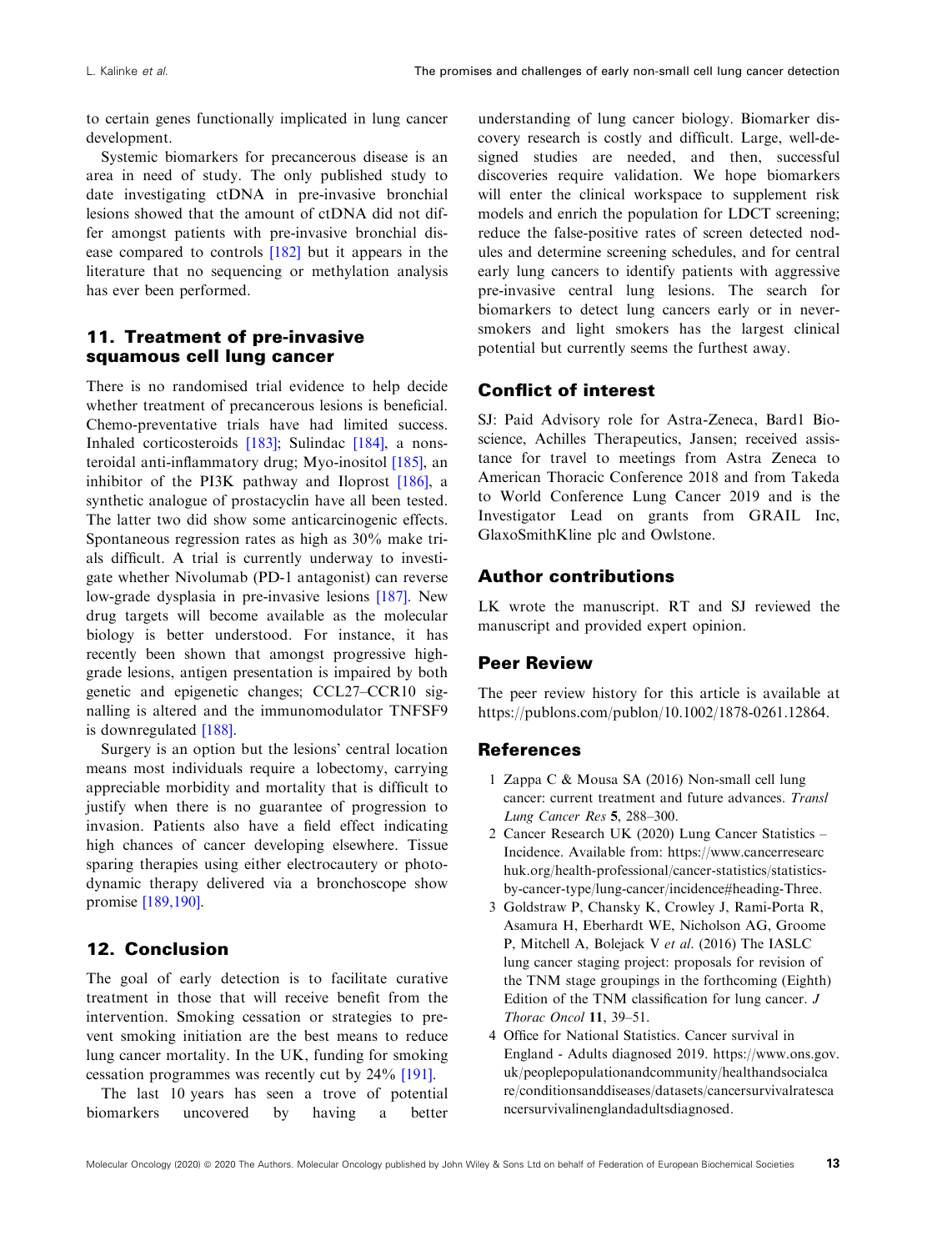- <span id="page-13-0"></span>5 Møller H, Coupland VH, Tataru D, Peake MD, Mellemgaard A, Round T, Baldwin DR, Callister MEJ, Jakobsen E, Vedsted P et al. (2018) Geographical variations in the use of cancer treatments are associated with survival of lung cancer patients. Thorax 73, 530–537.
- 6 Andreano A, Peake MD, Janes SM, Valsecchi MG, Pritchard-Jones K, Hoag JR & Gross CP (2018) The care and outcomes of older persons with lung cancer in England and the United States, 2008–2012. J Thorac Oncol 13, 904–914.
- 7 Forrest LF, Adams J, Rubin G & White M (2015) The role of receipt and timeliness of treatment in socioeconomic inequalities in lung cancer survival: population-based, data-linkage study. Thorax 70, 138–145.
- 8 Khakwani A, Rich AL, Powell HA, Tata LJ, Stanley RA, Baldwin DR, Duffy JP & Hubbard RB (2015) The impact of the 'hub and spoke' model of care for lung cancer and equitable access to surgery. Thorax 70, 146–151.
- 9 Facciorusso A, Ferrusquía J & Muscatiello N (2016) Lead time bias in estimating survival outcomes. Gut 65, 538–539.
- 10 Henschke CI, Yankelevitz DF, Yip R, Reeves AP, Farooqi A, Xu D, Smith JP, Libby DM, Pasmantier MW & Miettinen OS (2012) Lung cancers diagnosed at annual CT screening: volume doubling times. Radiology 263, 578–583.
- 11 Yang CJ, Wang H, Kumar A, Wang X, Hartwig MG, D'Amico TA, & Berry MF (2017) Impact of timing of lobectomy on survival for clinical stage IA lung squamous cell carcinoma. Chest 152, 1239–1250.
- 12 Wise J (2016) UK lung cancer care must improve drastically, says report. BMJ 355, i5633.
- 13 Plan NELT (2020) Diagnosing cancer earlier and faster. Available from: [https://www.england.nhs.uk/ca](https://www.england.nhs.uk/cancer/early-diagnosis/) [ncer/early-diagnosis/.](https://www.england.nhs.uk/cancer/early-diagnosis/)
- 14 Arnold M, Rutherford MJ, Bardot A, Ferlay J, Andersson TM, Myklebust TA, Tervonen H, Thursfield V, Ransom D, Shack L et al. (2019) Progress in cancer survival, mortality, and incidence in seven high-income countries 1995–2014 (ICBP SURVMARK-2): a population-based study. Lancet Oncol 20, 1493–1505.
- 15 Partnership HQI (2020) Lung Cancer Clinical Outcomes Publication 2019.
- 16 Hamaji M, Matsuo Y, Chen-Yoshikawa TF, Mizowaki T & Date H (2019) Surgery and stereotactic body radiotherapy for early stage non-small cell lung cancer: review of meta-analyses. J Thorac Dis 11 (Suppl 13), S1646–S1652.
- 17 Khakwani A, Harden S, Beckett P, Baldwin D, Navani N, West D, & Hubbard R (2020) Posttreatment survival difference between lobectomy and

stereotactic ablative radiotherapy in stage I non-small cell lung cancer in England. Thorax 75, 237–243.

- 18 Reck M, Rodríguez-Abreu D, Robinson AG, Hui R, Csőszi T, Fülöp A, Gottfried M, Peled N, Tafreshi A, Cuffe S et al. (2016) Pembrolizumab versus chemotherapy for PD-L1-positive non-small-cell lung cancer. N Engl J Med 375, 1823–1833.
- 19 Soria JC, Ohe Y, Vansteenkiste J, Reungwetwattana T, Chewaskulyong B, Lee KH, Dechaphunkul A, Imamura F, Nogami N, Kurata T et al. (2018) Osimertinib in untreated EGFR-mutated advanced nonsmall-cell lung cancer. N Engl J Med 378, 113-125.
- 20 Corner J, Hopkinson J, Fitzsimmons D, Barclay S & Muers M (2005) Is late diagnosis of lung cancer inevitable? Interview study of patients' recollections of symptoms before diagnosis. Thorax 60, 314-319.
- 21 Koyi H, Hillerdal G & Brandén E (2002) A prospective study of a total material of lung cancer from a county in Sweden 1997–1999: gender, symptoms, type, stage, and smoking habits. Lung Cancer 36, 9–14.
- 22 Smith SM, Campbell NC, MacLeod U, Lee AJ, Raja A, Wyke S, Ziebland SB, Duff EM, Ritchie LD & Nicolson MC (2009) Factors contributing to the time taken to consult with symptoms of lung cancer: a cross-sectional study. Thorax 64, 523–531.
- 23 Corner J, Hopkinson J & Roffe L (2006) Experience of health changes and reasons for delay in seeking care: a UK study of the months prior to the diagnosis of lung cancer. Soc Sci Med 62, 1381–1391.
- 24 Scott N, Crane M, Lafontaine M, Seale H & Currow D (2015) Stigma as a barrier to diagnosis of lung cancer: patient and general practitioner perspectives. Prim Health Care Res Dev 16, 618–622.
- 25 Walabyeki J, Adamson J, Buckley HL, Sinclair H, Atkin K, Graham H, Whitaker K, Wardle J & Macleod U (2017) Experience of, awareness of and help-seeking for potential cancer symptoms in smokers and non-smokers: a cross-sectional study. PLoS One 12, e0183647.
- 26 Kennedy MPT, Cheyne L, Darby M, Plant P, Milton R, Robson JM, Gill A, Malhotra P, Ashford-Turner V, Rodger K et al. (2018) Lung cancer stage-shift following a symptom awareness campaign. Thorax 73, 1128–1136.
- 27 Yoshida K, Gowers KHC, Lee-Six H, Chandrasekharan DP, Coorens T, Maughan EF, Beal K, Menzies A, Millar FR, Anderson E et al. (2020) Tobacco smoking and somatic mutations in human bronchial epithelium. Nature 578, 266–272.
- 28 Tomasetti C (2019) Mutated clones are the new normal. Science 364, 938–939.
- 29 Ballester B & Milara J (2019) Idiopathic pulmonary fibrosis and lung cancer: mechanisms and molecular targets. Int Jo Mol Sci 20, 593.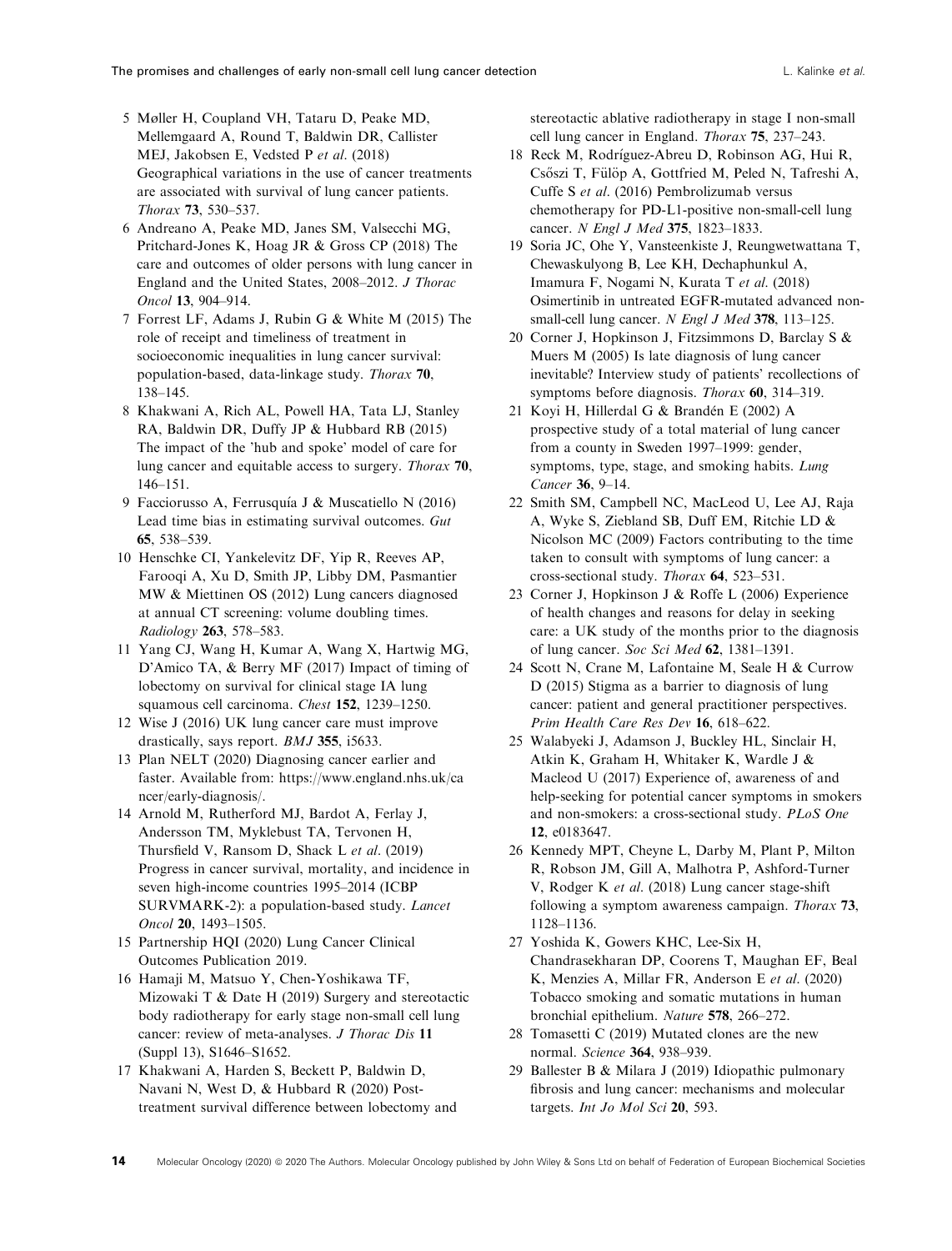- <span id="page-14-0"></span>30 Young RP, Hopkins RJ, Gamble GD, Etzel C, El-Zein R & Crapo JD (2011) Genetic evidence linking lung cancer and COPD: a new perspective. Appl Clin Genet 4, 99–111.
- 31 Jett JR, Peek LJ, Fredericks L, Jewell W, Pingleton WW & Robertson JF (2014) Audit of the autoantibody test, EarlyCDT®-lung, in 1600 patients: an evaluation of its performance in routine clinical practice. Lung Cancer 83, 51–55.
- 32 Boyle P, Chapman CJ, Holdenrieder S, Murray A, Robertson C, Wood WC, Maddison P, Healey G, Fairley GH, Barnes AC et al. (2011) Clinical validation of an autoantibody test for lung cancer. Ann Oncol 22, 383–389.
- 33 Tang ZM, Ling ZG, Wang CM, Wu YB & Kong JL (2017) Serum tumor-associated autoantibodies as diagnostic biomarkers for lung cancer: a systematic review and meta-analysis. PLoS One 12, e0182117.
- 34 Alegre E, Fusco JP, Restituto P, Salas-Benito D, Rodríguez-Ruiz ME, Andueza MP, Pajares MJ, Patiño-García A, Pio R, Lozano MD et al. (2016) Total and mutated EGFR quantification in cell-free DNA from non-small cell lung cancer patients detects tumor heterogeneity and presents prognostic value. Tumour Biol 37, 13687–13694.
- 35 Santarpia M, Liguori A, D'Aveni A, Karachaliou N, Gonzalez-Cao M, Daffina MG, Lazzari C, Altavilla G& Rosell R (2018) Liquid biopsy for lung cancer early detection. J Thorac Dis 10 (Suppl 7), S882-S897.
- 36 Fiala C & Diamandis EP (2018) Utility of circulating tumor DNA in cancer diagnostics with emphasis on early detection. BMC Med 16, 166.
- 37 Newman AM, Bratman SV, To J, Wynne JF, Eclov NC, Modlin LA, Liu CL, Neal JW, Wakelee HA, Merritt RE et al. (2014) An ultrasensitive method for quantitating circulating tumor DNA with broad patient coverage. Nat Med 20, 548–554.
- 38 Phallen J, Sausen M, Adleff V, Leal A, Hruban C, White J, Anagnostou V, Fiksel J, Cristiano S, Papp E et al. (2017) Direct detection of early-stage cancers using circulating tumor DNA. Sci Transl Med 9, eaan2415.
- 39 Chabon JJ, Hamilton EG, Kurtz DM, Esfahani MS, Moding EJ, Stehr H, Schroers-Martin J, Nabet BY, Chen B, Chaudhuri AA et al. (2020) Integrating genomic features for non-invasive early lung cancer detection. Nature 580, 245–251.
- 40 Cristiano S, Leal A, Phallen J, Fiksel J, Adleff V, Bruhm DC, Jensen SØ, Medina JE, Hruban C, White JR et al. (2019) Genome-wide cell-free DNA fragmentation in patients with cancer. Nature 570, 385–389.
- 41 Jones PA & Baylin SB (2007) The epigenomics of cancer. Cell 128, 683–692.
- 42 Takeshima H & Ushijima T (2019) Accumulation of genetic and epigenetic alterations in normal cells and cancer risk. NPJ Precis Oncol 3, 7.
- 43 Chen X, Gole J, Gore A, He Q, Lu M, Min J, Yuan Z, Yang X, Jiang Y, Zhang T et al. (2020) Noninvasive early detection of cancer four years before conventional diagnosis using a blood test. Nat Commun 11, 3475.
- 44 Ofman J, Hall M & Aravanis A (2020) GRAIL and the quest for earlier multi-cancer detection. Nat Res. Available from: [https://www.nature.com/articles/](https://www.nature.com/articles/d42473-020-00079-y) [d42473-020-00079-y.](https://www.nature.com/articles/d42473-020-00079-y)
- 45 Oxnard GR, Klein EA, Seiden M, Hubbell E, Venn O, Jamshidi A, Zhang N, Beausang JF, Gross S, Kurtzman KN et al. (2019) Simultaneous multi-cancer detection and tissue of origin (TOO) localization using targeted bisulfite sequencing of plasma cell-free DNA (cfDNA). J Global Oncol 5, 44.
- 46 Mitchell PS, Parkin RK, Kroh EM, Fritz BR, Wyman SK, Pogosova-Agadjanyan EL, Peterson A, Noteboom J, O'Briant KC, Allen A et al. (2008) Circulating microRNAs as stable blood-based markers for cancer detection. Proc Natl Acad Sci USA 105, 10513-10518.
- 47 Wang H, Wu S, Zhao L, Zhao J, Liu J & Wang Z (2015) Clinical use of microRNAs as potential noninvasive biomarkers for detecting non-small cell lung cancer: a meta-analysis. Respirology 20, 56–65.
- 48 Landi MT, Zhao Y, Rotunno M, Koshiol J, Liu H, Bergen AW, Rubagotti M, Goldstein AM, Linnoila I, Marincola FM et al. (2010) MicroRNA expression differentiates histology and predicts survival of lung cancer. Clin Cancer Res 16, 430–441.
- 49 Lou J, Ben S, Yang G, Liang X, Wang X, Ni S & Han B (2013) Quantification of rare circulating tumor cells in non-small cell lung cancer by ligand-targeted PCR. PLoS One 8, e80458.
- 50 Alunni-Fabbroni M & Sandri MT (2010) Circulating tumour cells in clinical practice: methods of detection and possible characterization. Methods 50, 289–297.
- 51 Marquette CH, Boutros J, Benzaquen J, Ferreira M, Pastre J, Pison C, Padovani B, Bettayeb F, Fallet V, Guibert N et al. (2020) Circulating tumour cells as a potential biomarker for lung cancer screening: a prospective cohort study. Lancet Respir Med. 8, 709–716.
- 52 Gonzalez J, Marín M, Sánchez-Salcedo P & Zulueta JJ (2016) Lung cancer screening in patients with chronic obstructive pulmonary disease. Ann Transl Med 4, 160.
- 53 Shishido SN, Carlsson A, Nieva J, Bethel K, Hicks JB, Bazhenova L, & Kuhn P (2019) Circulating tumor cells as a response monitor in stage IV non-small cell lung cancer. J Transl Med 17, 294.
- 54 Chemi F, Rothwell DG, McGranahan N, Gulati S, Abbosh C, Pearce SP, Zhou C, Wilson GA, Jamal-Hanjani M, Birkbak N et al. (2019) Pulmonary venous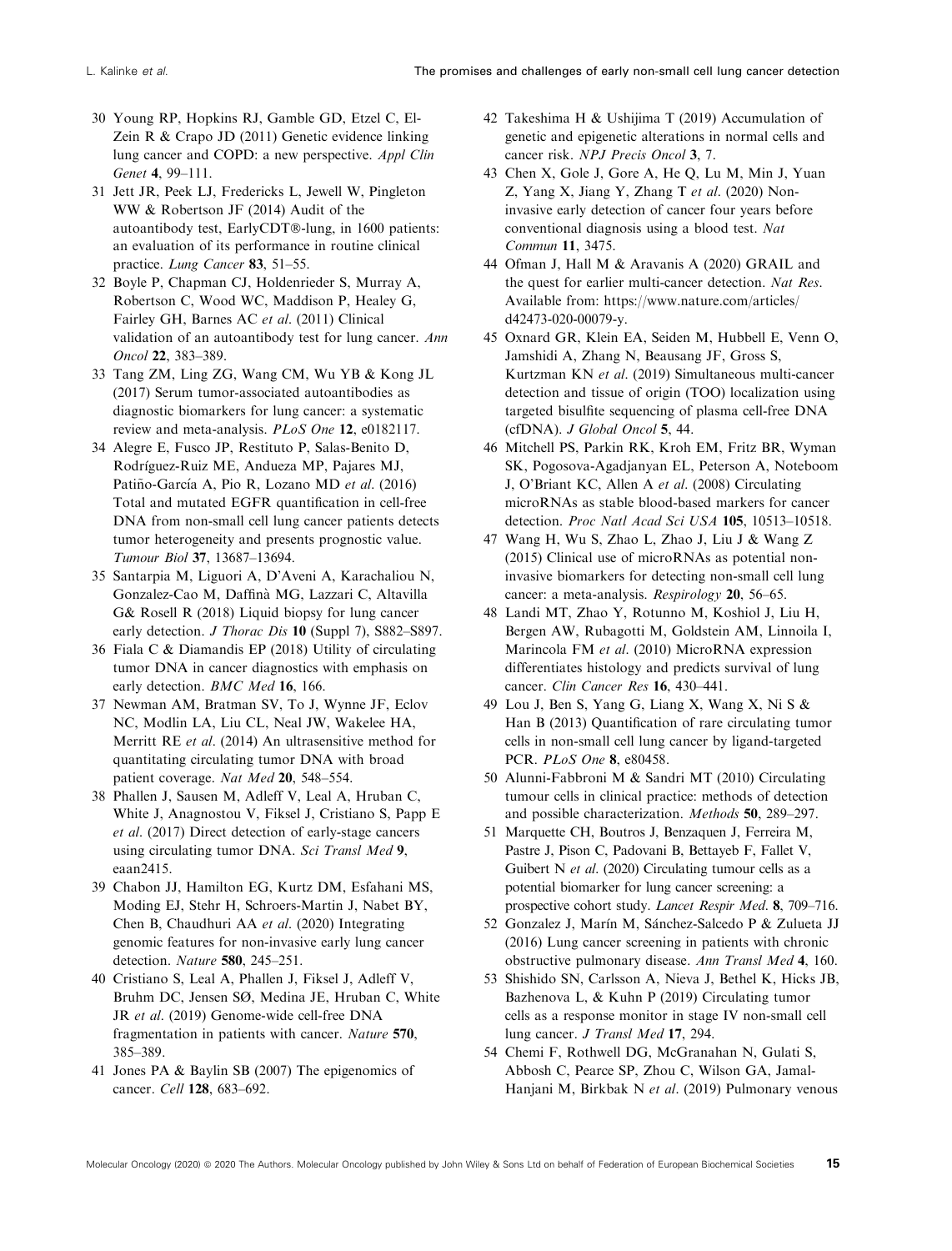<span id="page-15-0"></span>circulating tumor cell dissemination before tumor resection and disease relapse. Nat Med 25, 1534–1539.

- 55 McAllister SS & Weinberg RA (2014) The tumourinduced systemic environment as a critical regulator of cancer progression and metastasis. Nat Cell Biol 16, 717–727.
- 56 In 't Veld SGJG & Wurdinger T (2019) Tumoreducated platelets. Blood 133, 2359–2364.
- 57 Best MG, Sol N, In 't Veld SGJG, Vancura A, Muller M & Niemeijer AN, Fejes AV, Tjon Kon Fat LA, In 't Veld AEH, Leurs C et al. (2017) Swarm intelligenceenhanced detection of non-small-cell lung cancer using tumor-educated platelets. Cancer Cell 32, 238-252 e9.
- 58 Azmi AS, Bao B & Sarkar FH (2013) Exosomes in cancer development, metastasis, and drug resistance: a comprehensive review. Cancer Metastasis Rev 32, 623–642.
- 59 Ge Q, Zhou Y, Lu J, Bai Y, Xie X & Lu Z (2014) miRNA in plasma exosome is stable under different storage conditions. Molecules 19, 1568–1575.
- 60 Krug AK, Enderle D, Karlovich C, Priewasser T, Bentink S, Spiel A, Brinkmann K, Emenegger J, Grimm DG, Castellanos-Rizaldos E et al. (2018) Improved EGFR mutation detection using combined exosomal RNA and circulating tumor DNA in NSCLC patient plasma. Ann Oncol 29, 2143.
- 61 Vykoukal J, Sun N, Aguilar-Bonavides C, Katayama H, Tanaka I, Fahrmann JF, Capello M, Fujimoto J, Aguilar M, Wistuba II et al. (2017) Plasma-derived extracellular vesicle proteins as a source of biomarkers for lung adenocarcinoma. Oncotarget 8, 95466–95480.
- 62 Pavlova NN & Thompson CB (2016) the emerging hallmarks of cancer metabolism. Cell Metab 23, 27-47.
- 63 Boots AW, van Berkel JJ, Dallinga JW, Smolinska A, Wouters EF & van Schooten FJ (2012) The versatile use of exhaled volatile organic compounds in human health and disease. *J Breath Res* 6, 027108.
- 64 Nardi-Agmon I & Peled N (2017) Exhaled breath analysis for the early detection of lung cancer: recent developments and future prospects. Lung Cancer 8, 31–38.
- 65 Adiguzel Y & Kulah H (2015) Breath sensors for lung cancer diagnosis. Biosens Bioelectron 65, 121–138.
- 66 Gasparri R, Santonico M, Valentini C, Sedda G, Borri A, Petrella F, Maisonneuve P, Pennazza G, D'Amico A, Di Natale C et al. (2016) Volatile signature for the early diagnosis of lung cancer. J Breath Res 10, 016007.
- 67 Jia Z, Patra A, Kutty VK & Venkatesan T (2019) Critical review of volatile organic compound analysis in breath and in vitro cell culture for detection of lung cancer. Metabolites 9, 52.
- 68 Horváth I, Barnes PJ, Loukides S, Sterk PJ, Högman M, Olin AC, Amann A, Antus B, Baraldi E, Bikov A et al. (2017) A European Respiratory Society technical

standard: exhaled biomarkers in lung disease. Eur Respir J 49, 1600965.

- 69 Machado RF, Laskowski D, Deffenderfer O, Burch T, Zheng S, Mazzone PJ, Jennings C, Stoller JK, Pyle J, Duncan J et al. (2005) Detection of lung cancer by sensor array analyses of exhaled breath. Am J Respir Crit Care Med 171, 1286–1291.
- 70 Kort S, Tiggeloven MM, Brusse-Keizer M, Gerritsen JW, Schouwink JH, Citgez E, de Jongh FHC, Samii S, van der Maten J, van den Bogart M et al. (2018) Multi-centre prospective study on diagnosing subtypes of lung cancer by exhaled-breath analysis. Lung Cancer 125, 223–229.
- 71 Antoniou SX, Gaude E, Ruparel M, van der Schee MP, Janes SM, Rintoul RC, The LuCID Group (2019) The potential of breath analysis to improve outcome for patients with lung cancer. J Breath Res 13, 034002.
- 72 Kort S, Brusse-Keizer M, Gerritsen JW, Schouwink H, Citgez E, de Jongh F, van der Maten J, Samii S, van den Bogart M & van der Palen J (2020) Improving lung cancer diagnosis by combining exhaled-breath data and clinical parameters. ERJ Open Res 6, 00221-2019.
- 73 Palucka AK & Coussens LM (2016) The basis of oncoimmunology. Cell 164, 1233–1247.
- 74 Jin C, Lagoudas GK, Zhao C, Bullman S, Bhutkar A, Hu B, Ameh S, Sandel D, Liang XS, Mazzilli S et al. (2019) Commensal microbiota promote lung cancer development via gammadelta T Cells. Cell 176, 998– 1013, e16.
- 75 Wang K, Huang Y, Zhang Z, Liao J, Ding Y, Fang X, Liu L, Luo J & Kong J (2019) A preliminary study of microbiota diversity in saliva and Bronchoalveolar lavage fluid from patients with primary bronchogenic carcinoma. Med Sci Monit 25, 2819–2834.
- 76 Yan X, Yang M, Liu J, Gao R, Hu J, Li J, Zhang L, Shi Y, Guo H, Cheng J et al. (2015) Discovery and validation of potential bacterial biomarkers for lung cancer. Am J Cancer Res 5, 3111-3122.
- 77 Fontana RS, Sanderson DR, Woolner LB, Taylor WF, Miller WE, Muhm JR, Muhm JR, Bernatz PE, Spencer Payne W, Pairolero PC et al. (1991) Screening for lung cancer. a critique of the Mayo Lung Project. Cancer 67 (4 Suppl), 1155–1164.
- 78 Herman CR, Gill HK, Eng J & Fajardo LL (2002) Screening for preclinical disease: test and disease characteristics. Am J Roentgenol 179, 825–831.
- 79 National Lung Screening Trial Research Team, Aberle DR, Adams AM, Berg CD, Black WC, Clapp JD, Fagerstrom RM, Gareen IF, Gatsonis C, Marcus PM et al. (2011) Reduced lung-cancer mortality with lowdose computed tomographic screening. N Engl J Med 365, 395–409.
- 80 de Koning HJ, van der Aalst CM, de Jong PA, Scholten ET, Nackaerts K, Heuvelmans MA,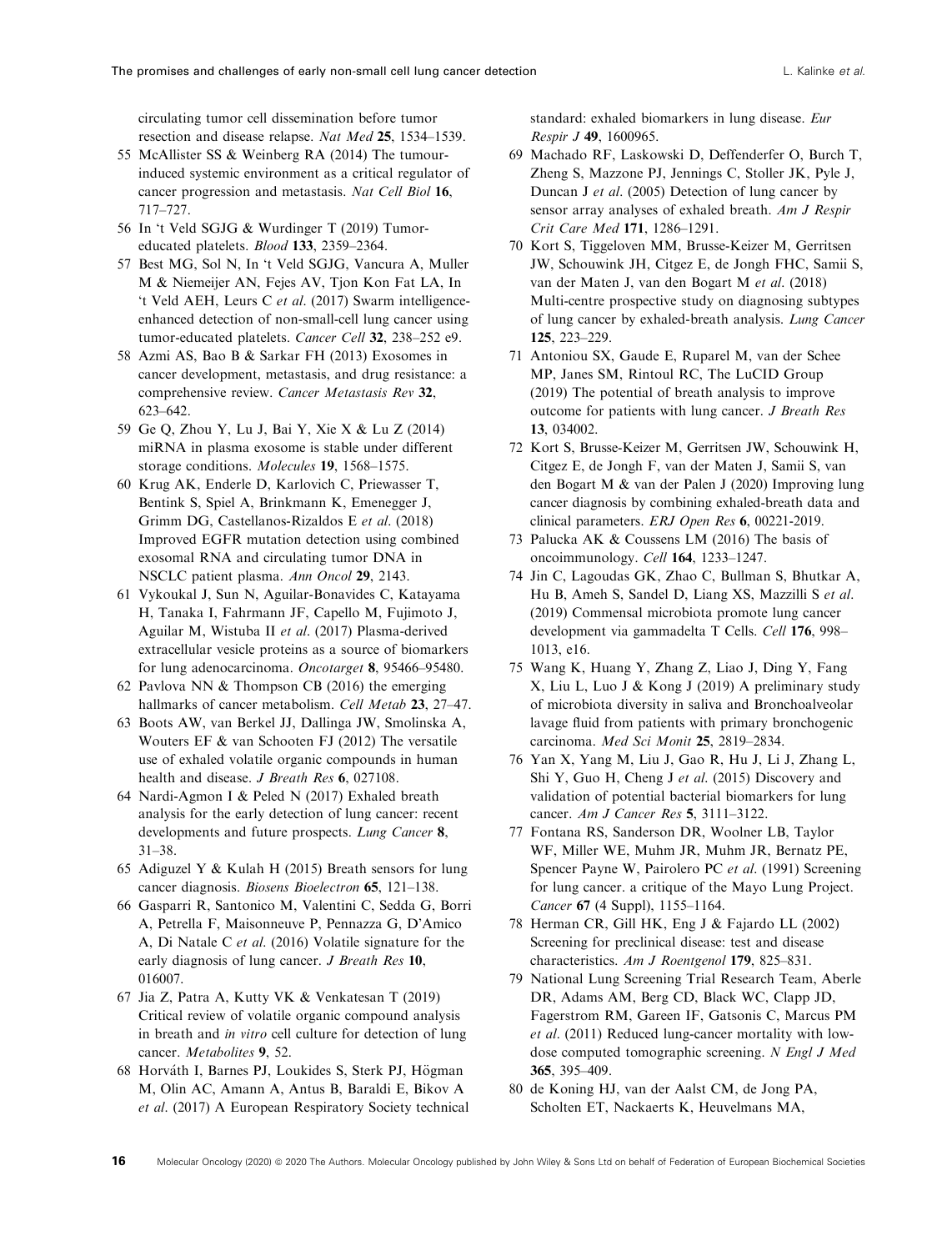<span id="page-16-0"></span>Lammers J-WJ, Weenink C, Yousaf-Khan U, Horeweg N et al. (2020) Reduced lung-cancer mortality with volume CT screening in a randomized trial. N Engl J Med 382, 503-513.

- 81 Richardson A (2001) Screening and the number needed to treat. J Med Screen 8, 125–127.
- 82 Ma J, Ward EM, Smith R & Jemal A (2013) Annual number of lung cancer deaths potentially avertable by screening in the United States. Cancer 119, 1381-1385.
- 83 Taiwo EO, Yorio JT, Yan J & Gerber DE (2012) How have we diagnosed early-stage lung cancer without radiographic screening? A contemporary single-center experience. PLoS One 7, e52313.
- 84 Ten Haaf K, Jeon J, Tammemägi MC, Han SS, Kong CY, Plevritis SK, Feuer EJ, de Koning HJ, Steyerberg EW & Meza R (2017) Risk prediction models for selection of lung cancer screening candidates: a retrospective validation study. PLoS Medicine 14, e1002277.
- 85 Cassidy A, Myles JP, van Tongeren M, Page RD, Liloglou T, Duffy SW & Field JK (2008) The LLP risk model: an individual risk prediction model for lung cancer. Br J Cancer 98, 270–276.
- 86 Tammemägi MC, Katki HA, Hocking WG, Church TR, Caporaso N, Kvale PA, Chaturvedi AK, Silvestri GA, Riley TL, Commins J et al. (2013) Selection criteria for lung-cancer screening. N Engl J Med 368, 728–736.
- 87 Røe OD, Markaki M, Tsamardinos I, Lagani V, Nguyen OTD, Pedersen JH, Saghir Z & Ashraf HG (2019) 'Reduced' HUNT model outperforms NLST and NELSON study criteria in predicting lung cancer in the Danish screening trial. BMJ Open Respir Res 6, e000512.
- 88 Quaife SL, Ruparel M, Dickson JL, Beeken RJ, McEwen A, Baldwin DR, Bhowmik A, Navani N, Sennett K, Duffy SW et al. (2020) Lung Screen Uptake Trial (LSUT): randomized controlled clinical trial testing targeted invitation materials. Am J Respir Crit Care Med 201, 965–975.
- 89 Field JK, Duffy SW, Baldwin DR, Whynes DK, Devaraj A, Brain KE, Eisen T, Gosney J, Green BA, Holemans JA et al. (2016) UK Lung Cancer RCT Pilot Screening Trial: baseline findings from the screening arm provide evidence for the potential implementation of lung cancer screening. Thorax 71, 161–170.
- 90 Crosbie PA, Balata H, Evison M, Atack M, Bayliss-Brideaux V, Colligan D, Duerden R, Eaglesfield J, Edwards T, Elton P et al. (2019) Second round results from the Manchester 'Lung Health Check' communitybased targeted lung cancer screening pilot. Thorax 74, 700.
- 91 Cancer Research UK (2019) Lung health checks. Available from: [https://www.cancerresearchuk.org/ab](https://www.cancerresearchuk.org/about-cancer/lung-cancer/getting-diagnosed/lung-health-checks)

[out-cancer/lung-cancer/getting-diagnosed/lung-health](https://www.cancerresearchuk.org/about-cancer/lung-cancer/getting-diagnosed/lung-health-checks)[checks](https://www.cancerresearchuk.org/about-cancer/lung-cancer/getting-diagnosed/lung-health-checks).

- 92 Lewis DR, Check DP, Caporaso NE, Travis WD & Devesa SS (2014) US lung cancer trends by histologic type. Cancer 120, 2883–2892.
- 93 Houston KA, Henley SJ, Li J, White MC & Richards TB (2014) Patterns in lung cancer incidence rates and trends by histologic type in the United States, 2004– 2009. Lung Cancer 86, 22–28.
- 94 Moon Y, Lee KY, Sung SW & Park JK (2016) Differing histopathology and prognosis in pulmonary adenocarcinoma at central and peripheral locations. J Thorac Dis 8, 169–177.
- 95 Tang ER, Schreiner AM & Pua BB (2014) Advances in lung adenocarcinoma classification: a summary of the new international multidisciplinary classification system (IASLC/ATS/ERS). *J Thorac Dis* 6 (Suppl 5), S489–S501.
- 96 Lortet-Tieulent J, Soerjomataram I, Ferlay J, Rutherford M, Weiderpass E & Bray F (2014) International trends in lung cancer incidence by histological subtype: adenocarcinoma stabilizing in men but still increasing in women. Lung Cancer 84, 13–22.
- 97 Jemal A, Miller KD, Ma J, Siegel RL, Fedewa SA, Islami F, Devesa SS & Thun MJ (2018) Higher lung cancer incidence in young women than young men in the United States. N Engl J Med 378, 1999–2009.
- 98 Bhopal A, Peake MD, Gilligan D & Cosford P (2019) Lung cancer in never-smokers: a hidden disease. J R Soc Med 112, 269-271.
- 99 Gou LY, Niu FY, Wu YL & Zhong WZ (2015) Differences in driver genes between smoking-related and non-smoking-related lung cancer in the Chinese population. Cancer 121 (Suppl 17), 3069–3079.
- 100 Muller DC, Johansson M & Brennan P (2017) Lung cancer risk prediction model incorporating lung function: development and validation in the UK Biobank Prospective Cohort Study. J Clin Oncol 35, 861–869.
- 101 Young RP & Hopkins RJ (2018) Chronic obstructive pulmonary disease (COPD) and lung cancer screening. Transl Lung Cancer Res 7, 347–360.
- 102 Young RP, Hopkins RJ, Duan F, Chiles C, Aberle D & Gamble GD (2018) Genetic Risk Score from 12 SNP Panel Predicts Lung Cancer Lethality in the National Lung Screening Trial (NLST) - A Validation Study in the NLST-ACRIN (N=10,054). A98 clinical strategies to improve lung cancer early detection: who is at risk here? American Thoracic Society International Conference Abstracts: American Thoracic Society. A2475-A.
- 103 Young RP, Hopkins RJ, Duan F, Chiles C, Aberle D & Gamble GD (2018) Genetic-Based Approach to Stratifying Risk of Lung Cancer Outperforms the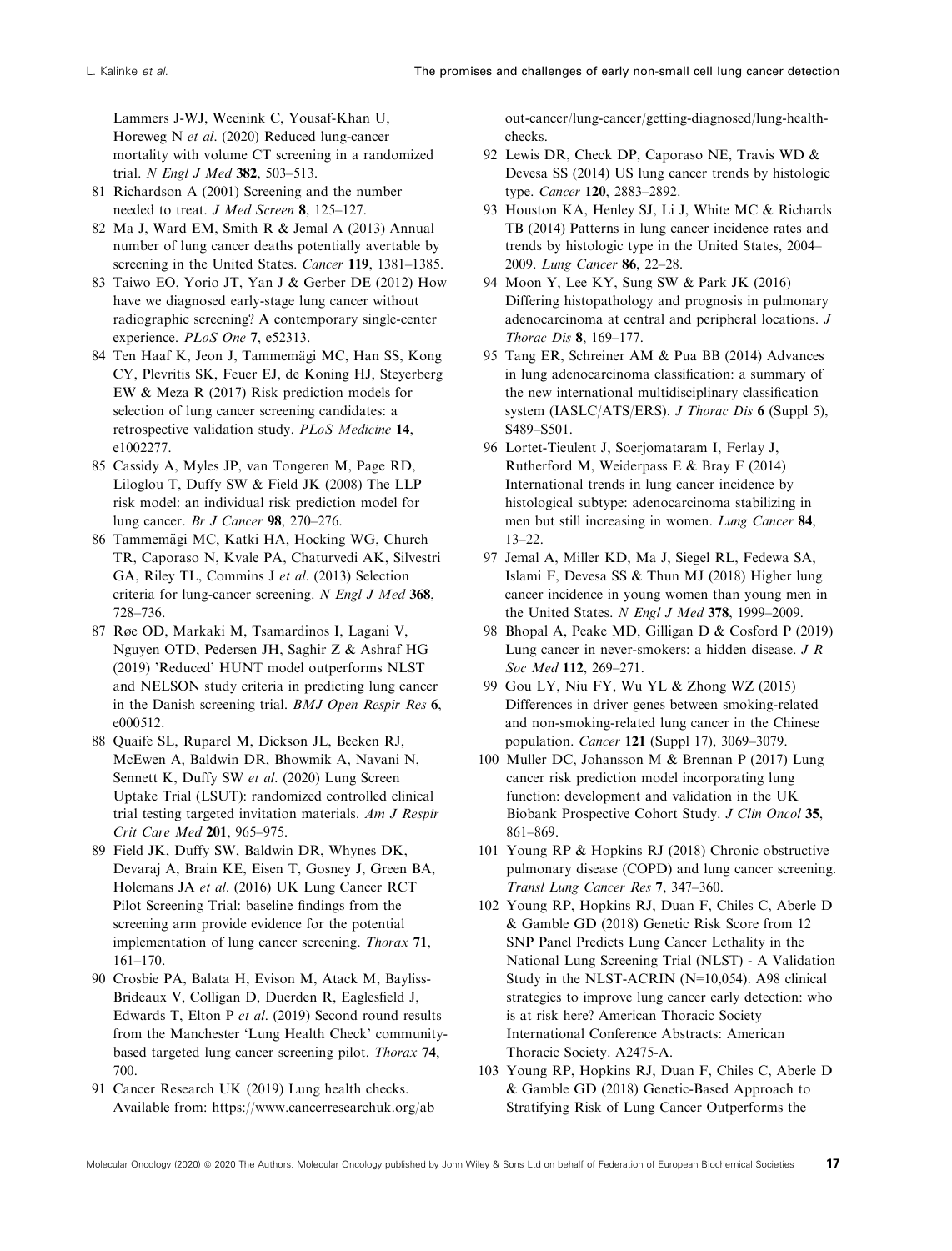<span id="page-17-0"></span>Brock PLCO2012 Model - Optimization of CT Screening Outcomes in the NLST-ACRIN Sub-Study (N=10,054). B110 lung cancer screening and pulmonary nodules: refinements and redefinements. American Thoracic Society International Conference Abstracts: American Thoracic Society. A4422-A.

- 104 Integrative Analysis of Lung Cancer Etiology and Risk (INTEGRAL) Consortium for Early Detection of Lung Cancer (2018) Assessment of Lung Cancer Risk on the Basis of a Biomarker Panel of Circulating Proteins. JAMA Oncology 4, e182078.
- 105 Sullivan FM, Farmer E, Mair FS, Treweek S, Kendrick D, Jackson C, Robertson C, Briggs A, McCowan C, Bedford L et al. (2017) Detection in blood of autoantibodies to tumour antigens as a casefinding method in lung cancer using the  $\text{EarlyCDT@-}$ Lung Test (ECLS): study protocol for a randomized controlled trial. BMC Cancer 17, 187.
- 106 Sullivan FM, Mair FS, Anderson W, Armory P, Briggs A, Chew C, Dorward A, Haughney J, Hogarth F, Kendrick D et al. (2020) Earlier diagnosis of lung cancer in a randomised trial of an autoantibody blood test followed by imaging. Eur Respir J, 2000670.
- 107 Wu GX, Raz DJ, Brown L & Sun V (2016) Psychological burden associated with lung cancer screening: a systematic review. Clin Lung Cancer 17, 315–324.
- 108 McWilliams A, Tammemagi MC, Mayo JR, Roberts H, Liu G, Soghrati K, Yasufuku K, Martel S, Laberge F, Gingras M et al. (2013) Probability of cancer in pulmonary nodules detected on first screening CT. N Engl J Med 369, 910–919.
- 109 Al-Ameri A, Malhotra P, Thygesen H, Plant PK, Vaidyanathan S, Karthik S, Scarsbrook A & Callister ME (2015) Risk of malignancy in pulmonary nodules: a validation study of four prediction models. Lung Cancer 89, 27–30.
- 110 Nair A, Baldwin DR, Field JK, Hansell DM & Devaraj A (2012) Measurement methods and algorithms for the management of solid nodules. J Thorac Imaging 27, 230–239.
- 111 Silvestri GA, Tanner NT, Kearney P, Vachani A, Massion PP, Porter A, Springmeyer SC, Fang KC, Midthun D, Mazzone PJ et al. (2018) Assessment of Plasma Proteomics Biomarker's Ability to Distinguish Benign From Malignant Lung Nodules: Results of the PANOPTIC (Pulmonary Nodule Plasma Proteomic Classifier) Trial. Chest 154, 491–500.
- 112 Massion PP, Healey GF, Peek LJ, Fredericks L, Sewell HF, Murray A & Robertson JF (2017) Autoantibody signature enhances the positive predictive power of computed tomography and nodule-based risk models for detection of lung cancer. J Thorac Oncol 12, 578–584.
- 113 Schultz EM, Sanders GD, Trotter PR, Patz EF Jr, Silvestri GA, Owens DK & Gould MK (2008) Validation of two models to estimate the probability of malignancy in patients with solitary pulmonary nodules. Thorax 63, 335–341.
- 114 Lastwika KJ, Kargl J, Zhang Y, Zhu X, Lo E, Shelley D, Ladd JJ, Wu W, Kinahan P, Pipavath SNJ et al. (2019) Tumor-derived autoantibodies identify malignant pulmonary nodules. Am J Respir Crit Care Med 199, 1257–1266.
- 115 Phillips M, Bauer TL & Pass HI (2019) A volatile biomarker in breath predicts lung cancer and pulmonary nodules. J Breath Res 13, 036013.
- 116 Phillips M, Bauer TL, Cataneo RN, Lebauer C, Mundada M, Pass HI, Ramakrishna N, Rom WN & Vallieres E (2015) Blinded validation of breath biomarkers of lung cancer, a potential ancillary to Chest CT screening. PLoS One 10, e0142484.
- 117 Hulbert A, Jusue-Torres I, Stark A, Chen C, Rodgers K, Lee B, Griffin C, Yang A, Huang P, Wrangle J et al. (2017) Early detection of lung cancer using DNA promoter hypermethylation in plasma and sputum. Clin Cancer Res 23, 1998–2005.
- 118 Wrangle J, Machida EO, Danilova L, Hulbert A, Franco N, Zhang W, Glockner SC, Tessema M, Van Neste L, Easwaran H et al. (2014) Functional identification of cancer-specific methylation of CDO1, HOXA9, and TAC1 for the diagnosis of lung cancer. Clin Cancer Res 20, 1856–1864.
- 119 Diaz-Lagares A, Mendez-Gonzalez J, Hervas D, Saigi M, Pajares MJ, Garcia D, Crujerias AB, Pio R, Montuenga LM, Zulueta J et al. (2016) A novel epigenetic signature for early diagnosis in lung cancer. Clin Cancer Res 22, 3361–3371.
- 120 Sozzi G, Boeri M, Rossi M, Verri C, Suatoni P, Bravi F, Roz L, Conte D, Grassi M, Sverzellati N et al. (2014) Clinical utility of a plasma-based miRNA signature classifier within computed tomography lung cancer screening: a correlative MILD trial study. J Clin Oncol 32, 768–7773.
- 121 Boeri M, Verri C, Conte D, Roz L, Modena P, Facchinetti F, Calabrò E, Croce CM, Pastorino U & Sozzi G (2011) MicroRNA signatures in tissues and plasma predict development and prognosis of computed tomography detected lung cancer. Proc Natl Acad Sci USA 108, 3713–3718.
- 122 Shen J, Liu Z, Todd NW, Zhang H, Liao J, Yu L, Guarnera MA, Li R, Cai L, Zhan M et al. (2011) Diagnosis of lung cancer in individuals with solitary pulmonary nodules by plasma microRNA biomarkers. BMC Cancer 11, 374.
- 123 He Y, Ren S, Wang Y, Li X, Zhou C & Hirsch FR (2018) Serum microRNAs improving the diagnostic accuracy in lung cancer presenting with pulmonary nodules. J Thorac Dis 10, 5080–5085.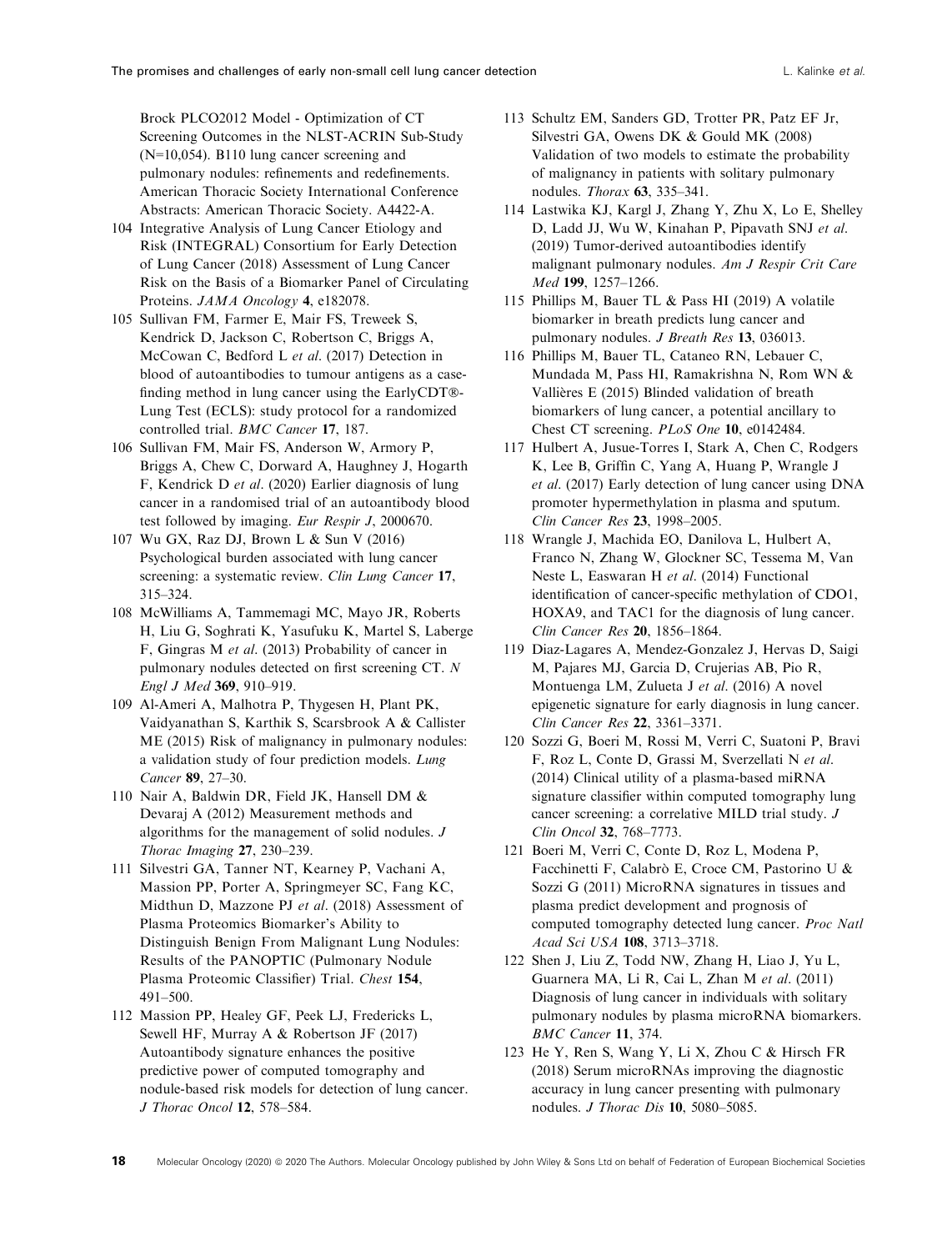- <span id="page-18-0"></span>124 Pastorino U, Boeri M, Sestini S, Sabia F, Silva M, Suatoni P, Verri C, Cantarutti A, Sverzellati N, Corrao G et al. (2019) PL02.04 blood MicroRNA and LDCT reduce unnecessary LDCT repeats in lung cancer screening: results of prospective BioMILD trial. J Thorac Oncol 14, S5–S6.
- 125 Tammemägi MC, Church TR, Hocking WG, Silvestri GA, Kvale PA, Riley TL, Commins J & Berg C (2014) Evaluation of the lung cancer risks at which to screen ever- and never-smokers: screening rules applied to the PLCO and NLST cohorts. PLoS Medicine 11, e1001764.
- 126 Yousaf-Khan U, van der Aalst C, de Jong PA, Heuvelmans M, Scholten E, Lammers JW, van Ooijen P, Nackaerts K, Weenink C, Groen H et al. (2017) Final screening round of the NELSON lung cancer screening trial: the effect of a 2.5-year screening interval. Thorax 72, 48–56.
- 127 Brock University (2020) Lung Cancer Risk Calculators - Lung Cancer Screening and Risk Prediction. Available from: [https://brocku.ca/lung-cancer-scree](https://brocku.ca/lung-cancer-screening-and-risk-prediction/risk-calculators/) [ning-and-risk-prediction/risk-calculators/](https://brocku.ca/lung-cancer-screening-and-risk-prediction/risk-calculators/).
- 128 Quaife SL, Marlow LAV, McEwen A, Janes SM & Wardle J (2017) Attitudes towards lung cancer screening in socioeconomically deprived and heavy smoking communities: informing screening communication. Health Expect 20, 563–573.
- 129 O'Sullivan JW, Muntinga T, Grigg S & Ioannidis JPA (2018) Prevalence and outcomes of incidental imaging findings: umbrella review. BMJ 361, k2387.
- 130 van de Wiel JC, Wang Y, Xu DM, van der Zaag-Loonen HJ, van der Jagt EJ, van Klaveren RJ & Oudkerk M (2007) Neglectable benefit of searching for incidental findings in the Dutch-Belgian lung cancer screening trial (NELSON) using low-dose multidetector CT. Eur Radiol 17, 1474–1482.
- 131 Powell DK (2014) Patient explanation guidelines for incidentalomas: helping patients not to fear the delayed surveillance. Am J Roentgenol 202, W602.
- 132 Morgan L, Choi H, Reid M, Khawaja A & Mazzone PJ (2017) Frequency of incidental findings and subsequent evaluation in low-dose computed tomographic scans for lung cancer screening. Ann Am Thorac Soc 14, 1450–1456.
- 133 Ruparel M, Quaife SL, Dickson JL, Horst C, Burke S, Taylor M, Ahmed A, Shaw P, Soo M-J, Nair A et al. (2019) Evaluation of cardiovascular risk in a lung cancer screening cohort. Thorax 74, 1140–1146.
- 134 McCollough CH, Primak AN, Braun N, Kofler J, Yu L & Christner J (2009) Strategies for reducing radiation dose in CT. Radiol Clin North Am 47, 27–40.
- 135 OECD (2014) Number of CT scanners per million population, by country. Available from: [https://stats.](https://stats.oecd.org/index.aspx?queryid=30184) [oecd.org/index.aspx?queryid=30184](https://stats.oecd.org/index.aspx?queryid=30184).
- 136 de Koning HJ, Meza R, Plevritis SK, ten Haaf K, Munshi VN, Jeon J, Erdogan SA, Kong CY, Han SS, van Rosmalen J et al. (2014) Benefits and harms of computed tomography lung cancer screening strategies: a comparative modeling study for the U.S. Preventive Services Task Force. Ann Intern Med 160, 311–320.
- 137 Ardila D, Kiraly AP, Bharadwaj S, Choi B, Reicher JJ, Peng L, Tse D, Etemadi M, Ye W, Corrado G et al. (2019) End-to-end lung cancer screening with three-dimensional deep learning on low-dose chest computed tomography. Nat Med 25, 954–961.
- 138 Baldwin DR, Gustafson J, Pickup L, Arteta C, Novotny P, Declerck J, Kadir T, Figueiras C, Sterba A, Exell A et al. (2020) External validation of a convolutional neural network artificial intelligence tool to predict malignancy in pulmonary nodules. Thorax 75, 306–312.
- 139 Shim HS, Choi YL, Kim L, Chang S, Kim WS, Roh MS, Kim T-J, Ha SY, Chung J-H, Jang SJ et al. (2017) Molecular testing of lung cancers. J Pathol Transl Med 51, 242–254.
- 140 Horeweg N, van der Aalst CM, Thunnissen E, Nackaerts K, Weenink C, Groen HJ, Lammers J-WJ, Aerts JG, Scholten ET, van Rosmalen J et al. (2013) Characteristics of lung cancers detected by computer tomography screening in the randomized NELSON trial. Am J Respir Crit Care Med 187, 848–854.
- 141 Chen A, Pastis N, Furukawa B & Silvestri GA (2015) The effect of respiratory motion on pulmonary nodule location during electromagnetic navigation bronchoscopy. Chest 147, 1275–1281.
- 142 Yao X, Gomes MM, Tsao MS, Allen CJ, Geddie W & Sekhon H (2012) Fine-needle aspiration biopsy versus core-needle biopsy in diagnosing lung cancer: a systematic review. Curr Oncol 19, e16-e27.
- 143 Eberhardt R, Kahn N, Gompelmann D, Schumann M, Heussel CP & Herth FJ (2010) LungPoint–a new approach to peripheral lesions. J Thorac Oncol 5, 1559–1563.
- 144 Kalanjeri S & Gildea TR (2016) Electromagnetic navigational bronchoscopy for peripheral pulmonary nodules. Thorac Surg Clin 26, 203–213.
- 145 Casal RF, Sarkiss M, Jones AK, Stewart J, Tam A, Grosu HB, Ost DE, Jimenez CA & Eapen GA et al. (2018) Cone beam computed tomography-guided thin/ ultrathin bronchoscopy for diagnosis of peripheral lung nodules: a prospective pilot study. J Thorac Dis 10, 6950–6959.
- 146 Folch EE, Pritchett MA, Nead MA, Bowling MR, Murgu SD, Krimsky WS, Murillo BA, LeMense GP, Minnich DJ, Bansal S et al. (2019) Electromagnetic navigation bronchoscopy for peripheral pulmonary lesions: one-year results of the prospective, Multicenter NAVIGATE Study. J Thorac Oncol 14, 445-458.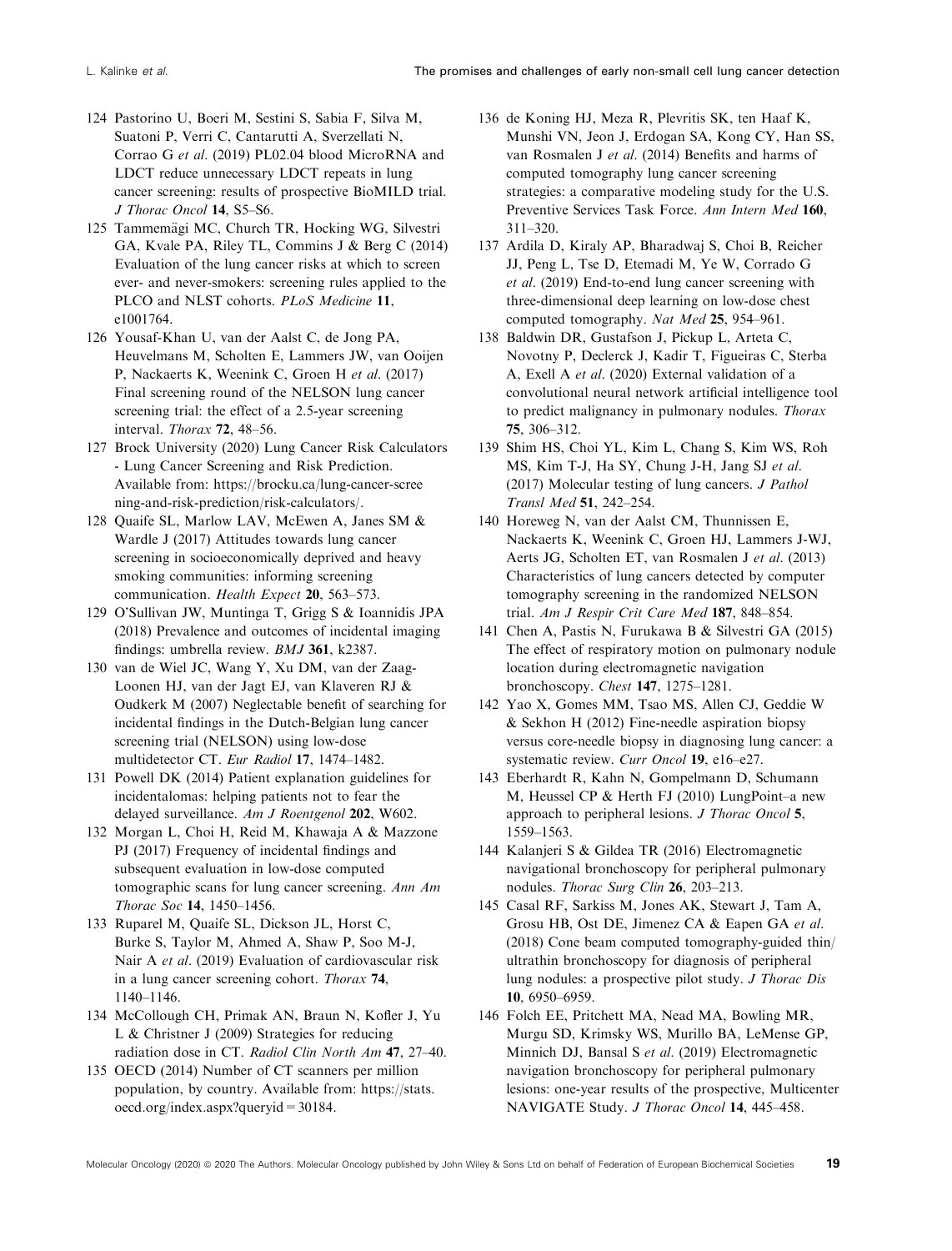- <span id="page-19-0"></span>147 Rojas-Solano JR, Ugalde-Gamboa L & Machuzak M (2018) Robotic bronchoscopy for diagnosis of suspected lung cancer: a feasibility study. J Bronchol Interv Pulmonol 25, 168–175.
- 148 Chaddha U, Kovacs SP, Manley C, Hogarth DK, Cumbo-Nacheli G, Bhavani SV, Kumar R, Shende M, Egan JP & Murgu S (2019) Robot-assisted bronchoscopy for pulmonary lesion diagnosis: results from the initial multicenter experience. BMC Pulm Med 19, 243.
- 149 Brodersen J, Schwartz LM, Heneghan C, O'Sullivan JW, Aronson JK & Woloshin S (2018) Overdiagnosis: what it is and what it isn't. BMJ Evid Based Med 23,  $1-3$ .
- 150 Patz EF Jr, Pinsky P, Gatsonis C, Sicks JD, Kramer BS, Tammemagi MC, Chiles C, Black WC & Aberle DR (2014) Overdiagnosis in low-dose computed tomography screening for lung cancer. JAMA Intern Med 174, 269–274.
- 151 Team NLSTR (2019) Lung cancer incidence and mortality with extended follow-up in the national lung screening trial. J Thorac Oncol 14, 1732-1742.
- 152 Prasad V, Lenzer J & Newman DH (2016) Why cancer screening has never been shown to "save lives"– and what we can do about it. BMJ 352, h6080.
- 153 Penston J (2011) Should we use total mortality rather than cancer specific mortality to judge cancer screening programmes? Yes. *BMJ* 343, d6395.
- 154 Jeremy George P, Banerjee AK, Read CA, O'Sullivan C, Falzon M, Pezzella F, Nicholson AG, Shaw P, Laurent G & Rabbitts PH (2007) Surveillance for the detection of early lung cancer in patients with bronchial dysplasia. Thorax 62, 43–50.
- 155 Moro-Sibilot D, Fievet F, Jeanmart M, Lantuejoul S, Arbib F, Laverribre MH, Brambilla E & Brambilla C (2004) Clinical prognostic indicators of high-grade preinvasive bronchial lesions. Eur Respir J 24, 24–29.
- 156 Breuer RH, Pasic A, Smit EF, van Vliet E, Vonk Noordegraaf A, Risse EJ, Postmus PE & Sutedja TG (2005) The natural course of preneoplastic lesions in bronchial epithelium. Clin Cancer Res 11 (2 Pt 1), 537–543.
- 157 Salaun M, Bota S & Thiberville L (2009) Long-term follow-up of severe dysplasia and carcinoma in situ of the bronchus. *J Thorac Oncol* 4, 1187–1188.
- 158 Teixeira VH, Pipinikas CP, Pennycuick A, Lee-Six H, Chandrasekharan D, Beane J, Morris TJ, Karpathakis A, Feber A, Breeze CE et al. (2019) Deciphering the genomic, epigenomic, and transcriptomic landscapes of pre-invasive lung cancer lesions. Nat Med 25, 517–525.
- 159 van Boerdonk RA, Smesseim I, Heideman DA, Coupe VM, Tio D, Grunberg K, Thunnissen E, Snijders PJF, Postmus PE, Smit EF et al. (2015) Close surveillance with long-term follow-up of subjects with preinvasive

endobronchial lesions. Am J Respir Critic Care Med 192, 1483–1489.

- 160 George PJ, Banerjee AK, Read CA, O'Sullivan C, Falzon M, Pezzella F, Nicholson AG, Shaw P, Laurent G & Rabbitts PH (2007) Surveillance for the detection of early lung cancer in patients with bronchial dysplasia. Thorax 62, 43–50.
- 161 Bota S, Auliac JB, Paris C, Metayer J, Sesboue R, Nouvet G & Thiberville L (2001) Follow-up of bronchial precancerous lesions and carcinoma in situ using fluorescence endoscopy. Am J Respir Critic Care Med 164, 1688–1693.
- 162 Ishizumi T, McWilliams A, MacAulay C, Gazdar A & Lam S (2010) Natural history of bronchial preinvasive lesions. Cancer Metastasis Rev 29, 5–14.
- 163 Daniels JM & Sutedja TG (2013) Detection and minimally invasive treatment of early squamous lung cancer. Ther Adv Med Oncol 5, 235–248.
- 164 Venmans BJ, van Boxem TJ, Smit EF, Postmus PE & Sutedja TG (2000) Outcome of bronchial carcinoma in situ. Chest 117, 1572–1576.
- 165 Salaün M, Sesboue R, Moreno-Swirc S, Metayer J, Bota S, Bourguignon J & Thiberville L (2008) Molecular predictive factors for progression of highgrade preinvasive bronchial lesions. Am J Respir Critic Care Med 177, 880–886.
- 166 Salaün M, Bota S & Thiberville L (2009) Long-term follow-up of severe dysplasia and carcinoma in situ of the bronchus. J Thorac Oncol 4, 1187-1188.
- 167 Lam S, leRiche JC, Zheng Y, Coldman A, MacAulay C, Hawk E, Kelloff G & Gazdar AF (1999) Sexrelated differences in bronchial epithelial changes associated with tobacco smoking. J Natl Cancer Inst 91, 691–696.
- 168 Lam S, MacAulay C, leRiche JC & Palcic B (2000) Detection and localization of early lung cancer by fluorescence bronchoscopy. Cancer 89 (11 Suppl), 2468–2473.
- 169 Cortese DA, Pairolero PC, Bergstralh EJ, Woolner LB, Uhlenhopp MA, Piehler JM, Sanderson DR, Bernatz PE, Williams DE, Taylor WF et al. (1983) Roentgenographically occult lung cancer. a ten-year experience. J Thorac Cardiovasc Surg 86, 373–380.
- 170 Kennedy TC, McWilliams A, Edell E, Sutedja T, Downie G, Yung R, Gazdar A & Mathur PN (2007) Bronchial intraepithelial neoplasia/early central airways lung cancer: ACCP evidence-based clinical practice guidelines. Chest 132 (3 Suppl), 221s–233s.
- 171 Nakamura H, Kawasaki N, Hagiwara M, Ogata A, Saito M, Konaka C & Kato H (2001) Early hilar lung cancer–risk for multiple lung cancers and clinical outcome. Lung Cancer 33, 51–57.
- 172 Wisnivesky JP, Yung RC, Mathur PN & Zulueta JJ (2013) Diagnosis and treatment of bronchial intraepithelial neoplasia and early lung cancer of the